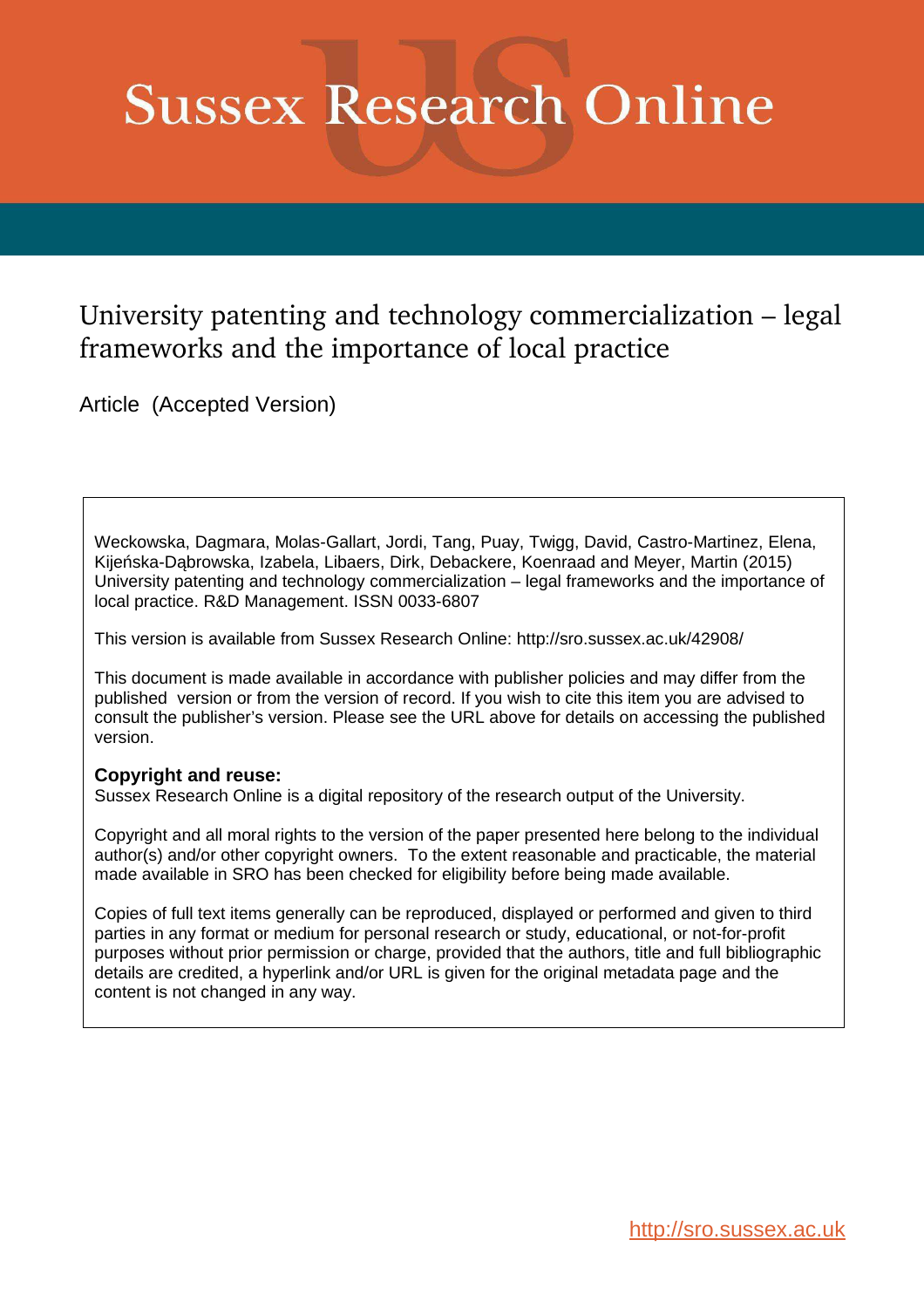# **University Patenting and Technology Commercialization – Legal Frameworks and the Importance of Local Practice**

#### **Abstract**

The impact of national legislative frameworks on the higher education sector's contribution to technological innovation is heavily disputed. This paper argues that legislative frameworks may stimulate the development of local practices for the management and exploitation of intellectual property (IP), which, in turn, determine the level of academic patenting. We present case studies of two comparable universities in each of four selected European countries with different histories of national IP legislation. A within-country analysis shows that a wider range and earlier development of local IP management and exploitation practices are accompanied by higher levels of academic patenting, and that increasing similarity of IP practices is associated with decreasing differences in patenting outputs. A preliminary cross-country analysis reveals an expansion in and increasing similarity of practices for IP management and exploitation in countries with different national IP framework histories. We conclude that adopting Bayh-Dole-like legislation may trigger the development of local IP practices, which stimulate patenting. However, it is not always sufficient and definitely not always necessary. The study concludes with some policy recommendations.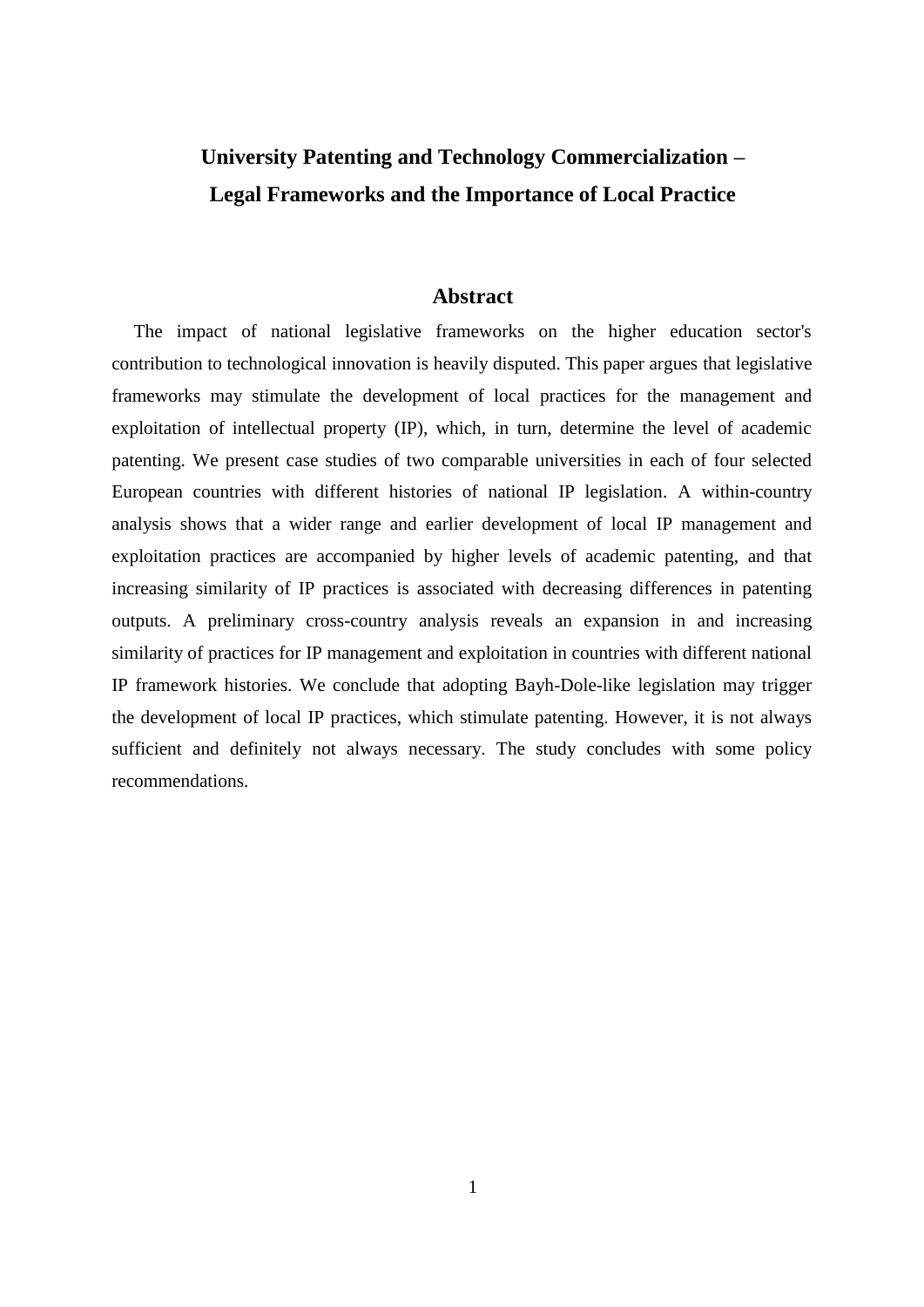#### **1 Introduction**

University patenting has been heralded as a symbol of the changing relations between universities and their socio-economic environments. The Bayh-Dole Act enacted in the US in 1980, has served as a model to facilitate university patenting and promote the commercialization of university research, and has been imitated by numerous countries (Mowery, 1998, Mowery et al., 2001, Rafferty, 2008). The (relative) impact of legislative framework conditions (Bayh-Dole in the US and similar legislation introduced in many European countries) on the university sector's contribution to technological innovation is still heavily debated (Grimaldi et al., 2011, Kenney and Patton, 2011).

Two schools of thought appear to have emerged: one that seems to follow the argument that Bayh-Dole type regulations positively affect university patenting output (Goldfarb and Henrekson, 2003, The Economist, 2002, OECD, 2003, Siepmann, 2004), and another that is very sceptical and sees little need for US-style intellectual property (IP) regulations within the public research sector (Mendes and Liyanage, 2002, Mowery and Sampat, 2005, Baldini et al., 2006, Baldini, 2009). We argue that national legislative frameworks may stimulate the development of local practices for the management and exploitation of IP, which, in turn, are important for determining the level and quality of patenting activity. Thus, the relevance of national legislative frameworks is twofold. First, they signal the legitimacy of academic patenting activities; second, they signal the importance of developing local IP management and exploitation practices, including services such as intellectual property rights (IPR) counselling, market analysis, IP exploitation and incubation.

 Baldini (2006) notes that in Europe the attention on academic patenting is a relatively new phenomenon and has recently been examined by scholars in diverse national settings (e.g. Azagra Caro et al., 2003, Goldfarb and Henrekson, 2003, Henrekson and Rosenberg, 2001, Meyer et al., 2003, Van Looy et al., 2004, Wallmark, 1997). However, Baldini points out that there are no cross-national studies on academic patenting. He observes also that although some studies try to assess how legislative and organizational changes interact with local context specificities (e.g. Baldini et al., 2006, Henrekson and Rosenberg, 2001, Jones-Evans et al., 1999), further work is needed to provide a much richer understanding of the intertwined roles of national legislation and local practices in stimulating the rate and quality of academic patenting.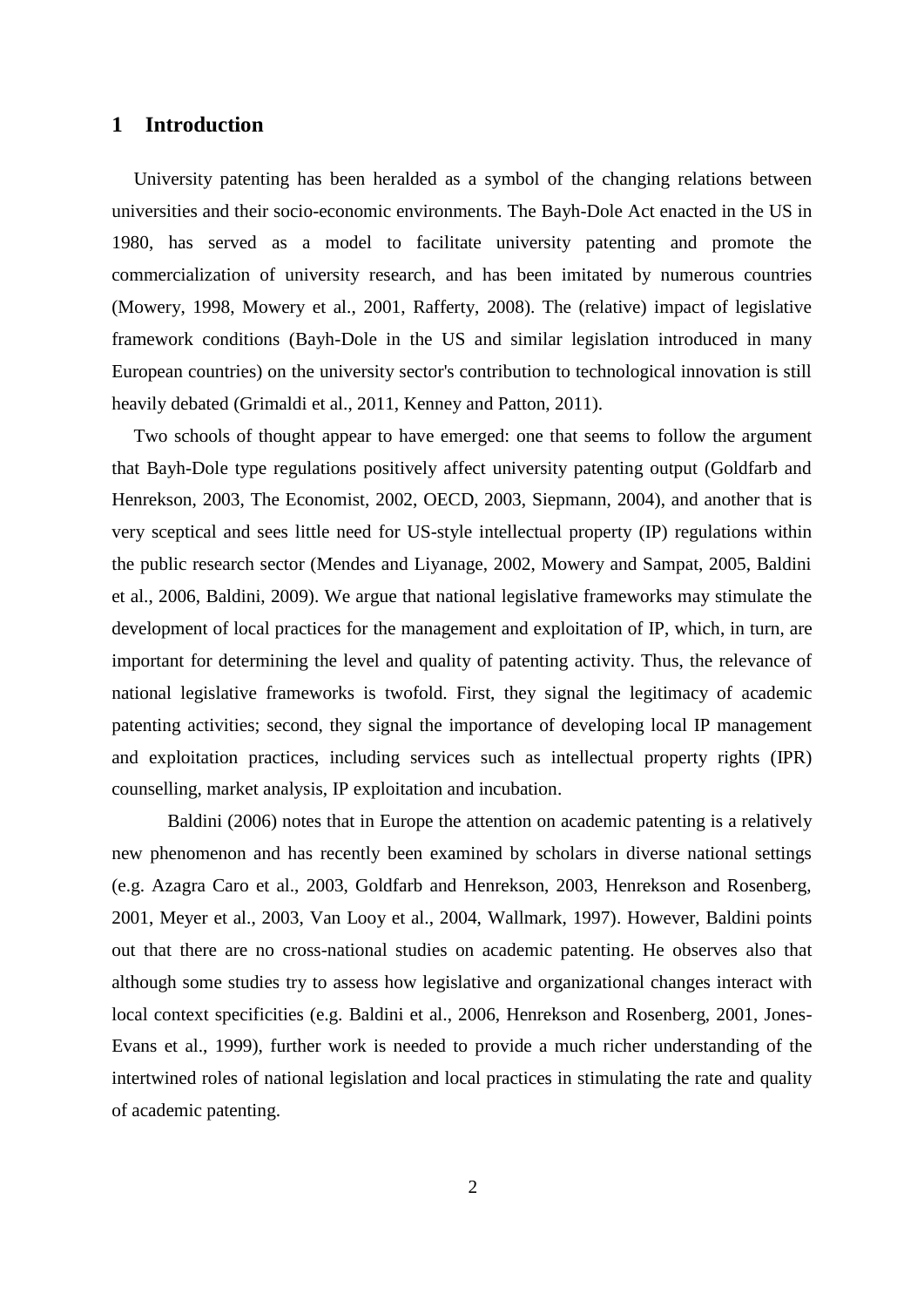This study is a first attempt to fill this gap in the academic patenting literature. It investigates whether national legislation can stimulate the development of local practices for managing and exploiting IP, which, in turn, affect the level of patenting activity, by addressing two research questions: (1) How do local practices for IP management and exploitation affect academic patenting rates? (2) How does the national IP legislative framework affect local IP management and exploitation practices? We focus on universityowned patents as a metric of academic patenting, but acknowledge that there is a need to understand the relative importance of national legislation and local practices for other patenting metrics (i.e. university-invented patents) and other modes of knowledge transfer (e.g. collaborative research or spin-outs).

We explore the impact of local practices on academic patenting (which addresses the first research question) by examining whether changes to local practices correspond to changes in academic patenting rates at comparable universities within the same country, that is, within the same legislative framework. Within-country analysis reveals that universities with a wider range of activities to support research commercialization, and earlier development of these practices, have higher rates of patenting. We observe also that increasing similarity of local practices for IP management and exploitation is associated with decreasing differences in patenting outputs. We conclude that local IP practices are an important determinant of patenting rates.

To investigate the effect of legislative frameworks on local IP practices (which addresses the second research question) we conduct a within-country analysis of the timing of changes to national legislation and local practices in universities in four European countries, and a preliminary cross-country analysis comparing the development of local practices across four countries with different national IP legislation histories. We find that comparable universities within the same country develop IP management and exploitation practices at different paces - before, shortly after or long after the legislative change to institutional IP ownership. Moreover, development of an increasingly wider range of similar IP practices is found across countries that shifted to institutional IP ownership and a country that retained 'professor's privilege' legislation. We conclude that a shift to Bayh-Dole type legislation may stimulate the development of local practices for IP management and exploitation, which, in turn, stimulate academic patenting, but that it is not always sufficient and definitely is not always necessary.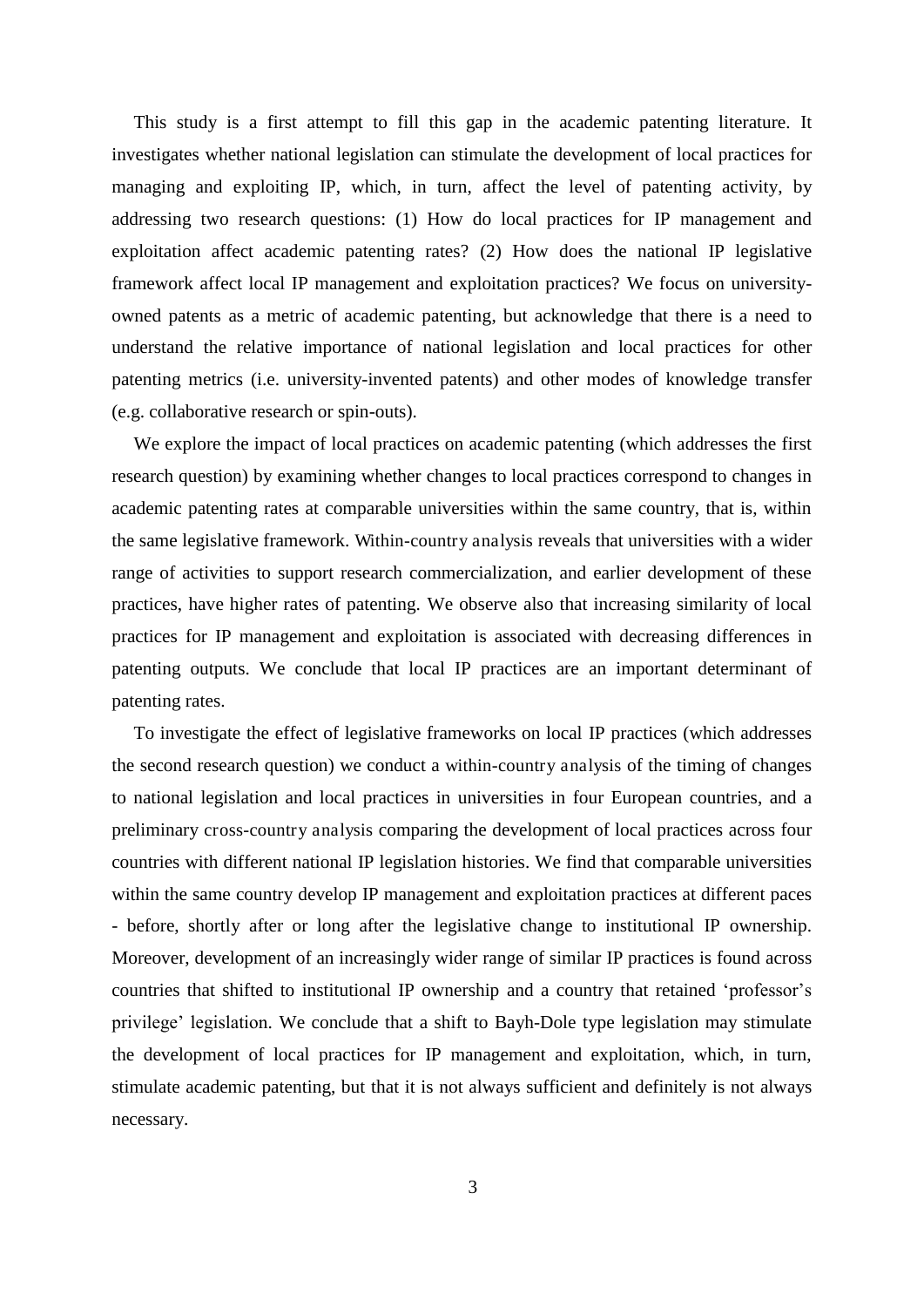## **2 Literature review**

The literature on academic patenting has grown significantly since the 1990s (Van Zeebroeck et al., 2008). The level of interest in this topic is not surprising since, measured by the number of academic scientists listed as (co-)inventors on patents it seems that academic scientists are increasingly active in commercializing their scientific discoveries (Henderson et al., 1998, [Lissoni et al., 2008,](#page-23-0) [Meyer et al., 2003,](#page-23-1) Thursby and Thursby, 2002, etc.). This section briefly reviews the literature on national legislative frameworks governing university patenting and commercialization, and local university practices to facilitate commercial exploitation of academic research. We discuss the legislative framework in the US, and policies towards the commercialization of university research in Europe.

## 2.1 The 1980 Bayh-Dole Act and its impact on academic patenting

 Before 1980, there was no uniform policy in the US regarding ownership of inventions developed by government contractors using federal funding and Schacht (2009) estimates that fewer than 5% of academic patents were effectively licensed to private firms for further commercialization. The interest of US government to address the issue of underutilization of government-owned IP developed by publicly funded government contractors and to promote technological innovation led to the enactment of the Bayh-Dole Act in 1980. This act enabled universities to claim title of ownership to inventions made using public funds, and to become directly involved in the commercial exploitation of these inventions (Mowery et al., 2002).

 While the legislation created an overall framework to enhance the utilization of research results funded by public monies, questions were raised about the effectiveness of these arrangements (Nelson, 2004, Washburn, 2005). For instance, increased universityindustry collaboration might shape the direction of the research (Dasgupta and David, 1994, Martin, 2001), reduce the open sharing of scientific results (Dasgupta and David, 1994, Florida and Cohen, 1999), and put a greater emphasis on applied rather than basic research (Mowery and Ziedonis, 2002). However, a comprehensive review of academic patenting and its impacts on academic research concluded that the positive effects exceeded any potential negative impacts (Van Zeebroeck et al., 2008).

 Apart from these initial concerns, the Bayh-Dole Act has been viewed as particularly successful in attaining its objectives. However, the increase in academic patenting cannot be attributed only to changes in IPR legislation. The passage of the Bayh-Dole Act was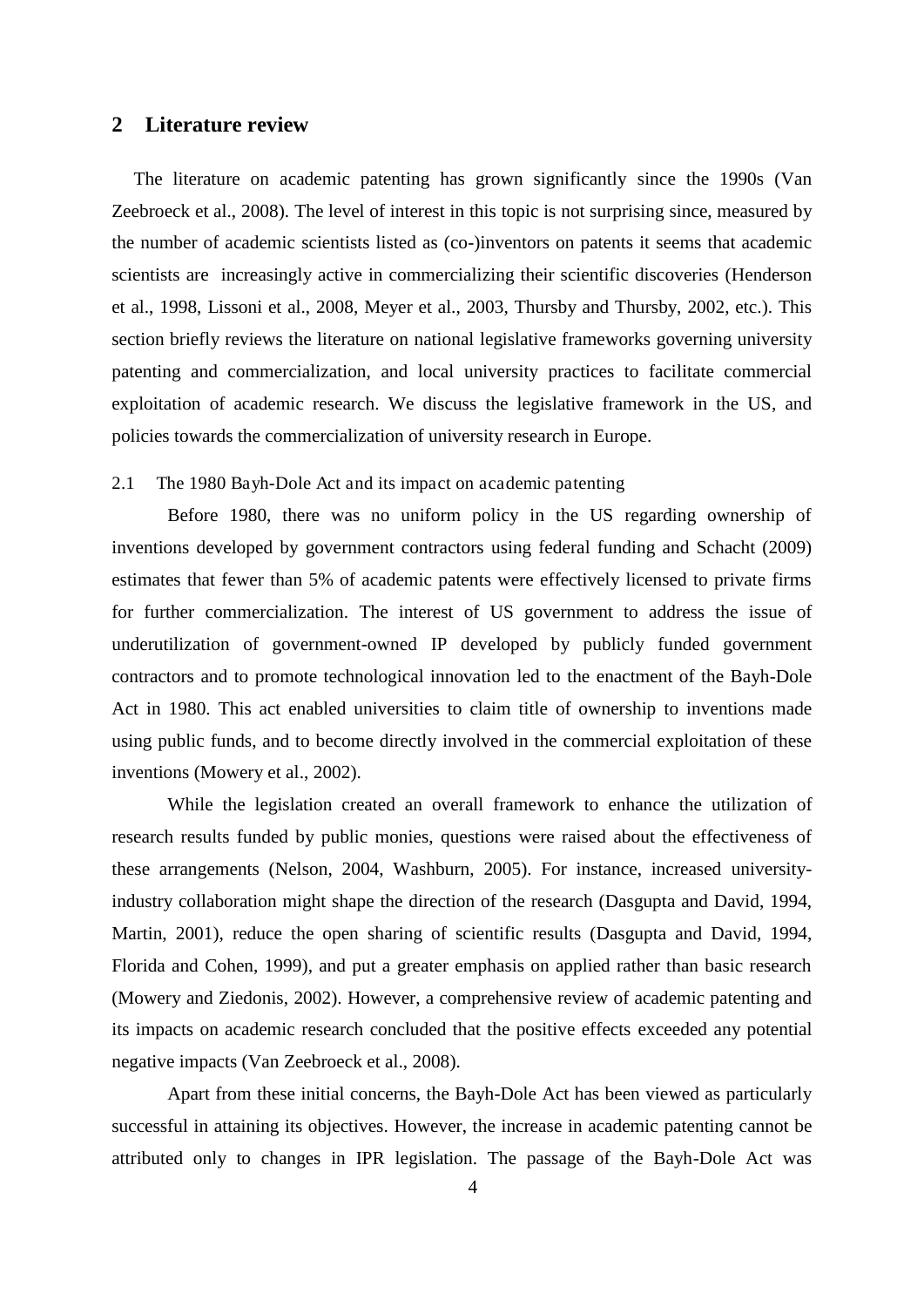accompanied by the development of organizational arrangements to identify, manage and effectively exploit inventions made and disclosed by faculty. It provided an impetus to professionalize technology transfer operations within academia. However, it should be noted that, although university researchers are required by law to disclose inventions and to assign their discoveries to their employing university, the monitoring and enforcement of these requirements are difficult (Siegel et al., 2003, Fini et al., 2010). Problems related to enforcement of the Bayh-Dole Act suggest that local organizational practices may matter as much as changes to the national legislative framework. Some recent research stresses the importance of local organizational arrangements and practices for the successful commercialization of academic research (Grimaldi et al., 2011, Nelson, 2014).

#### 2.2 The IPR regulations in Europe and the importance of local practices

 In recent decades, many European governments have been actively promoting academic patenting in an effort to enhance the utilization of industry-relevant scientific research and contribute to economic development, job creation and resource generation. Some European countries have had Bayh-Dole-like regulation in place for about 30 years, for example, France (Della Malva et al., 2013) and Spain (Azagra-Caro, 2010). In France, university ownership of patents based on inventions sponsored by public funding was put in place in 1984 (Public Law 84-52), although enforcement of institutional ownership has been weak (giving inventors plenty of leeway to manage the IP associated with their inventions). None of the legislative interventions in Europe have been considered by law makers to be successful (Della Malva et al., 2013, Geuna and Rossi, 2011). The French government enacted the 1999 Innovation Act to increase IP awareness within universities and to increase patenting rates and technology commercialization efforts. This legislation seems to have succeeded in making universities claim, manage and commercially exploit the IP developed by the academic scientists they employ (Della Malva et al., 2013). The Innovation Act includes several provisions related to the commercial exploitation of university IP as an explicit university mission, and the creation of internal Technology Transfer Offices (TTOs) to facilitate commercialization (Della Malva et al., 2013).

 Other countries have been reassessing their IP laws with a view to encouraging IP ownership by the universities in which the research is performed (OECD, 2003), echoing the landmark Bayh-Dole Act (Baldini, 2006). For example, some countries with a long history of 'professor's privilege' systems, which allow individual academics to own and exploit the IP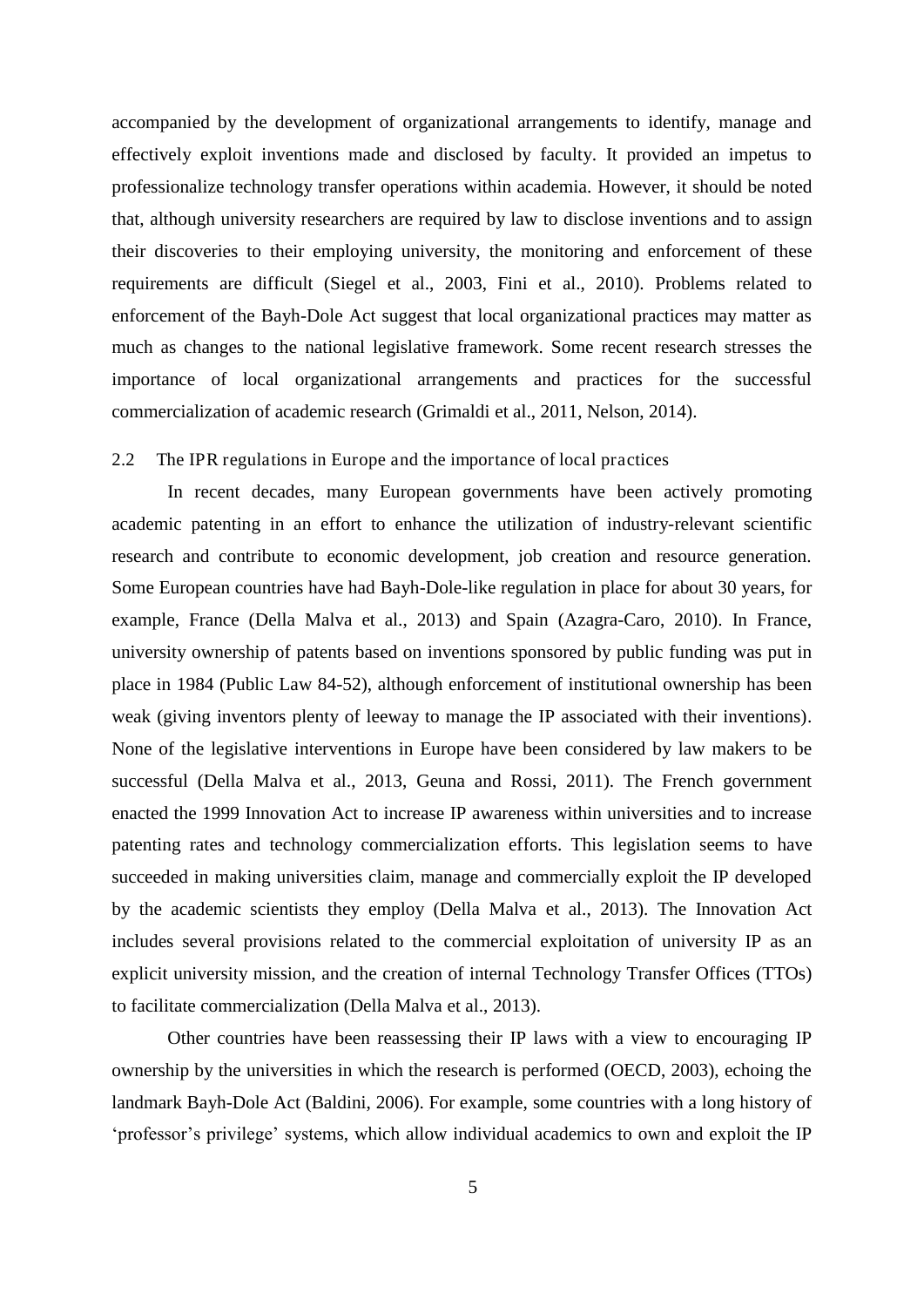generated from publicly funded research, have introduced Bayh-Dole-like regulation. They include Denmark in 2000, Norway and Germany in 2002 and Finland in 2007. Also, some new EU member states in Eastern Europe – Poland in 1993, Slovak Republic in 2000, and Hungary in 2006 – have shifted from state to institutional ownership of IP. In 2014, Sweden is the only country in the EU with a strong 'professor's privilege' system (see e.g., Meyer et al., 2007).

 Table 1 presents the rates for university-owned patents, for selected European countries. The data are drawn from Geuna and Rossi (2011), which provides a preliminary overview for the period 1998-2006. The data show a general upward trend in rates of university-owned patents in all countries with an institutional ownership system, for the whole period or some parts of it. Nevertheless, university-owned patents account for less than 20% of total patenting activity at European universities (Geuna and Nesta, 2006, Crespi et al., 2006) and probably even less in the case of Sweden. It is difficult to obtain a precise view of the total level of patenting activity involving universities given the difficulties of identifying inventor affiliations. Identification of university-owned patents is straightforward; identification of university-invented, but not owned patents is much harder (Meyer et al., 2003).

#### INSERT TABLE 1 HERE

 The introduction of Bayh-Dole type regulation in EU countries has undoubtedly been important for boosting academic patenting. However, whether the increasing numbers of academic patents can be attributed solely to national legislative frameworks is questionable. Further, EU countries that have adopted such IP laws still appear to  $\log^1$  behind the US in terms of level of academic patenting per million dollars of funding, a result that might be due to differences in university-level internal mechanisms, that is, local practices (e.g. business plan competitions, entrepreneurship education, incubators, TTO governance and capabilities, university culture) (Grimaldi et al., 2011, Schoen et al., 2014). Other factors related to local practices include lack of incentives for faculty to engage in commercialization, lack of awareness among faculty about IPR and commercialization mechanisms, public sector pay

 $\overline{a}$ 

<sup>&</sup>lt;sup>1</sup> Note that, even in the US, within the Bayh-Dole legislative framework, there are significant differences across universities in academic patenting rates and resulting royalties (Mowery et al., 2001), which again highlights the importance of local practices and conditions.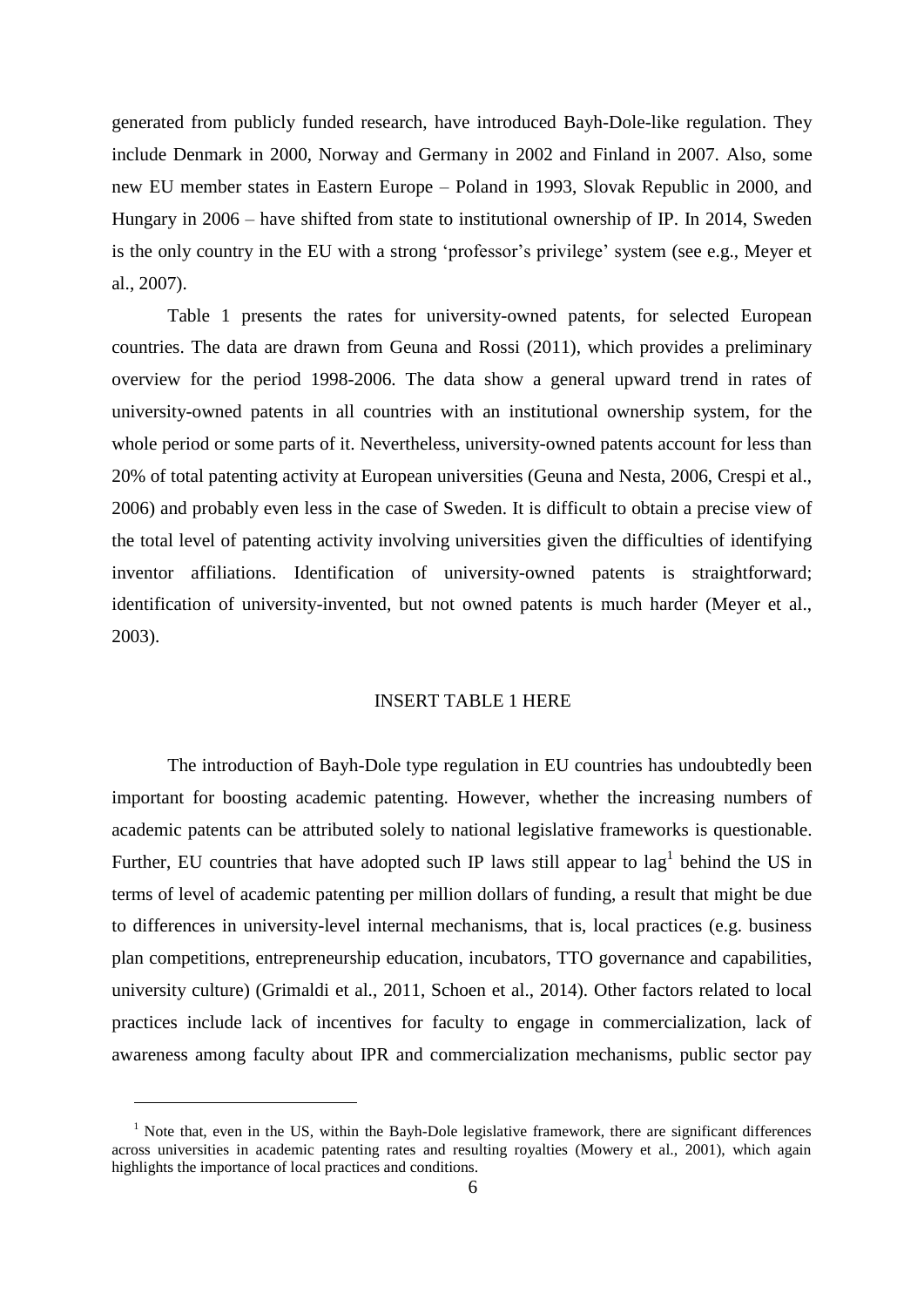scales that make it hard to recruit capable technology transfer personnel, and lack of commercializable results from some research universities (Wright et al., 2008). Studies show that academic patenting also is determined by the presence of an engineering discipline at the university, the level of scientific productivity and the size of the university (Van Looy et al., 2011). Below we discuss some evidence suggesting that local IP management and exploitation practices have an equally if not more important impact on university patenting and technology transfer output than legislative frameworks.

 First, Table 1 shows university patenting increased in countries that introduced Bayh-Dole-like regulation in the early 2000s (e.g. Germany, Austria, Norway) as well as in countries that have had such regulation in place since the 1980s, such as the UK and Spain. In the UK, universities have been entitled to ownership of the IP created by their employees since the 1977 Patent Act, yet Table 1 shows a weak increase in rates of university-owned patents at the turn of this century. This increase cannot be attributed to changes in IPR legislation. Rather, it is related to specific policy instruments introduced by government to stimulate the commercialization of academic research. An example is the Higher Education Innovation Fund<sup>2</sup> introduced in the late 1990s to support building knowledge transfer capacity in UK universities (Lambert, 2003, Meyer and Tang, 2007).

 Second, rates of academic patenting have increased in Sweden which has operated a 'professor's privilege' system since 1949, which suggests that factors other than legislation are responsible for this growth. Taking account of university-owned and university-invented patents, Lissoni et al. (2008) show that there were more than twice as many academic patents in the period 1994-2002 as in 1978-1993. Sellenthin (2009) shows that Swedish academics are more likely to engage in patenting if they are supported by a TTO, highlighting the importance of local practices.

 Third, considerable differences in academic patenting rates among comparable institutions in the same country point to the importance of local practices rather than national legislative frameworks. More specifically, the national legislative framework sets uniform ground rules for IP ownership, management and commercial exploitation. However, differences in academic patenting rates may be due to how (and when) universities organize themselves internally, build the appropriate capabilities, and provide the proper leadership to take full advantage of these regulations to maximize commercial exploitation (Siegel and

 $\overline{a}$ 

 $2$  This funding scheme was initially called the 'Higher Education Reach-out to Business and Community'.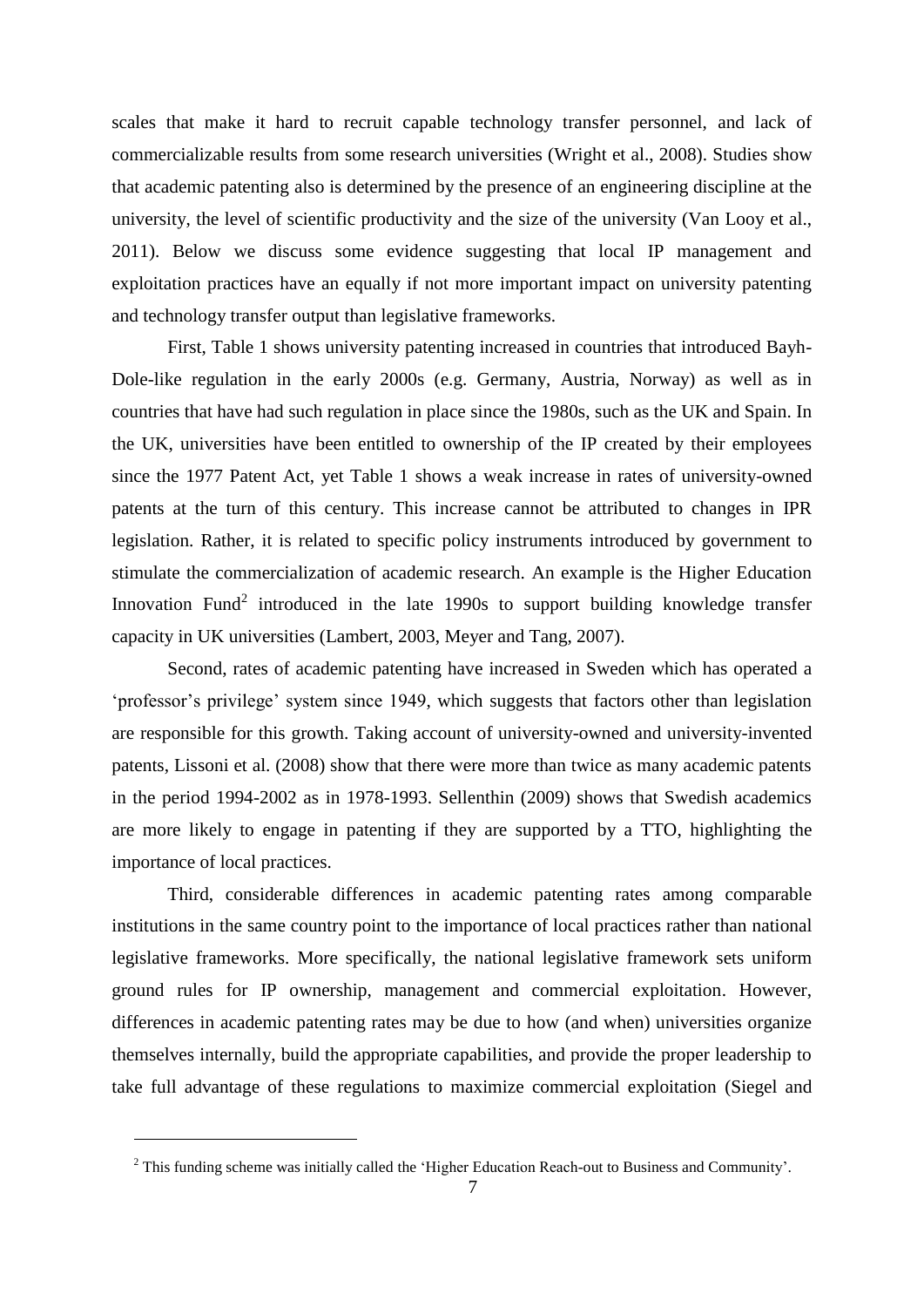Phan, 2005). Figure 1 summarizes patenting activity in four leading non-US universities. Patenting rates in Oxford University from the mid-1990s to the mid-2000s are substantially higher than in Cambridge University. This reflects the very different approaches to IP management at these two leading UK universities during this period. Oxford University has had a TTO since 1987; Cambridge University established a single centralized unit responsible for the commercialization of academic research only in 2005, following several structural and organizational reforms (Breznitz, 2010). Also, university IP policies differed. Up to 1998, IP related to Cambridge was not automatically assigned to the university and, in many cases, the research sponsor or the faculty assumed ownership (Minshall et al., 2004). After successive changes in Cambridge's IP policies, first in 2001, and later in 2005, the university enforced full control over inventions, regardless of their funding source (Breznitz, 2010). In contrast, Oxford has organized its technology transfer activities in a separate unit (ISIS) since 1987, and since had a more stable IPR policy than Cambridge (Lawton-Smith, 2003). The differences in the patenting rates of these two universities (see Figure 1) suggest that national legislative frameworks can have an impact on patenting rates only if they are accompanied by supportive local practices for IP management and exploitation.

#### INSERT FIGURE 1 HERE

 Finally, some scholars argue that attempts to imitate Bayh-Dole Act regulation is unlikely to increase technology transfer to the same extent as in the US (Mowery and Sampat, 2005). They conclude that 'efforts at emulation of the Bayh-Dole policy elsewhere in the OECD are likely to have modest success at best without greater attention to the underlying structural differences among the higher education systems of these nations' (Mowery and Sampat, 2005, p.123). Similarly, Baldini (2006, p.197), in his review of 125 contributions to the university technology transfer area, concludes that 'university patenting and related activities need a fertile context to develop both inside and outside the campus'.

#### 2.3 IP management and exploitation practices

 The studies discussed above indicate clearly that the organizational practices for IP management and exploitation may be an important factor determining the rate of university patenting. This section reviews studies that shed some light on the organizational arrangements for technology transfer.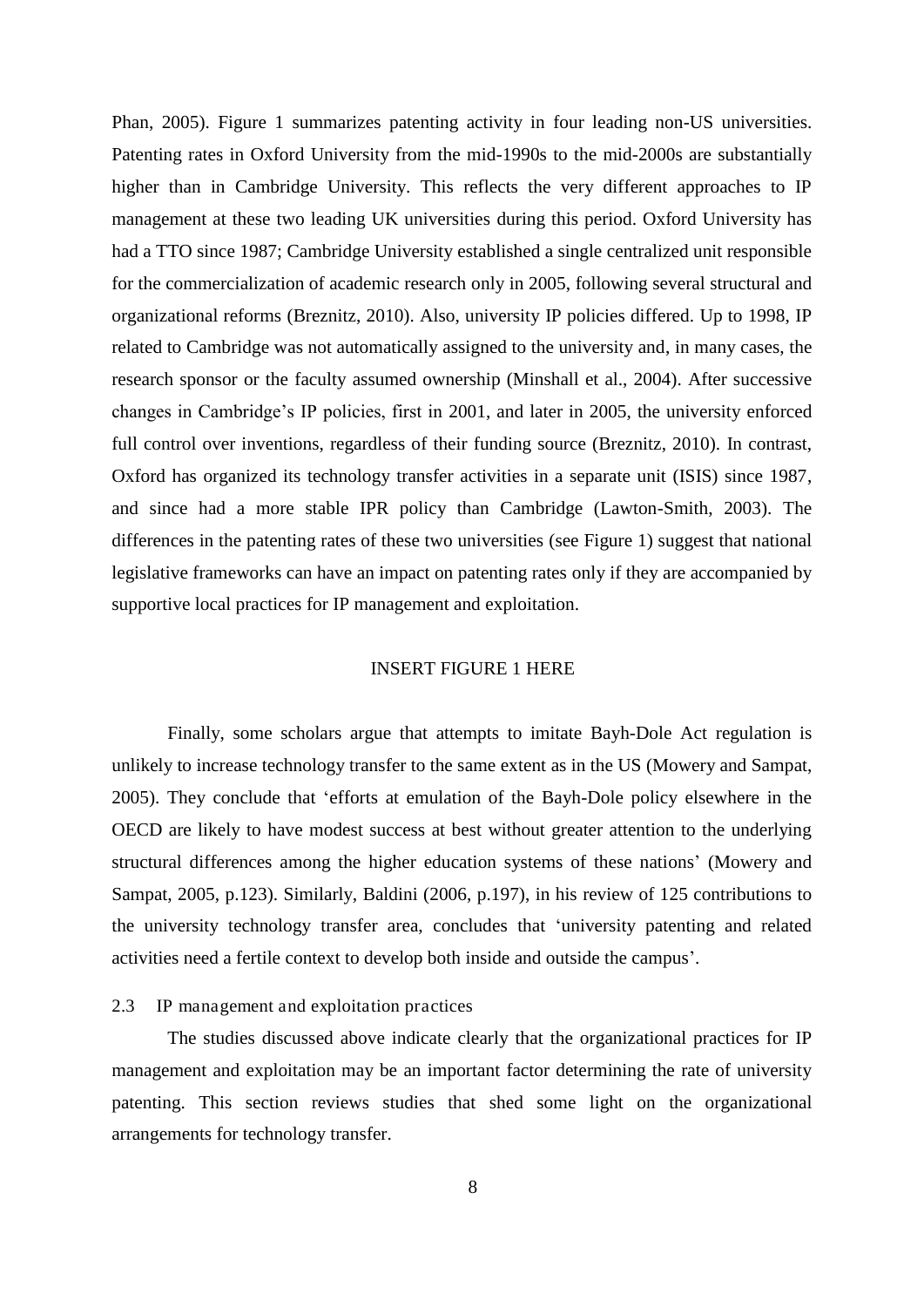The importance and role of centralized organizational units that provide support for the commercialization of academic research continue to be debated. The increasing rates of academic patenting have been accompanied by the creation of university TTOs. However, some studies of EU countries do not confirm a positive effect of TTOs on the commercialization of academic research (see Goldfarb and Henrekson, 2003 for Sweden, Muscio, 2010 for Italy, Saragossi and van Pottelsberghe de la Potterie, 2003 for Belgium, Sellenthin, 2009 for Germany and Sweden). TTO practices seem to matter more than the mere presence of a TTO, as suggested by Hülsbeck et al. (2011), which shows that lack of a clear division of labour and specialization of tasks within TTOs decreases the number of invention disclosures. In addition, TTO governance may have a significant impact on academic patenting and commercialization activities (Schoen et al., 2014).

 The first limitation of existing work on the organizational practices related to technology transfer is its focus on single countries. This methodological approach does not allow a thorough exploration of the interplay between legislative frameworks and organizational practices for fostering the commercialization of academic research. It is also not clear whether similar practices can be developed under different legislative frameworks and whether the effect of such practices on patenting rates is comparable. Second, previous studies tend to focus on the role of the TTO. However, Clark (1998) argues that the presence of a TTO is only one of many characteristics of an entrepreneurial university. The present study tries to overcome the shortcomings of previous work by adopting Clark's (1998) concepts of strengthened steering core, expanded developmental periphery (e.g. professionalized outreach offices, incubators and outward-reaching research centres), and diversified funding base, to explore the importance of IP management and exploitation practices for stimulating the commercialization of scientific discoveries, in a number of European countries with different histories of national legislations. Applying Clark's framework adds to our understanding of the importance of local university patenting practices and related activities, in countries with different national legislative frameworks (Mathieu et al., 2008).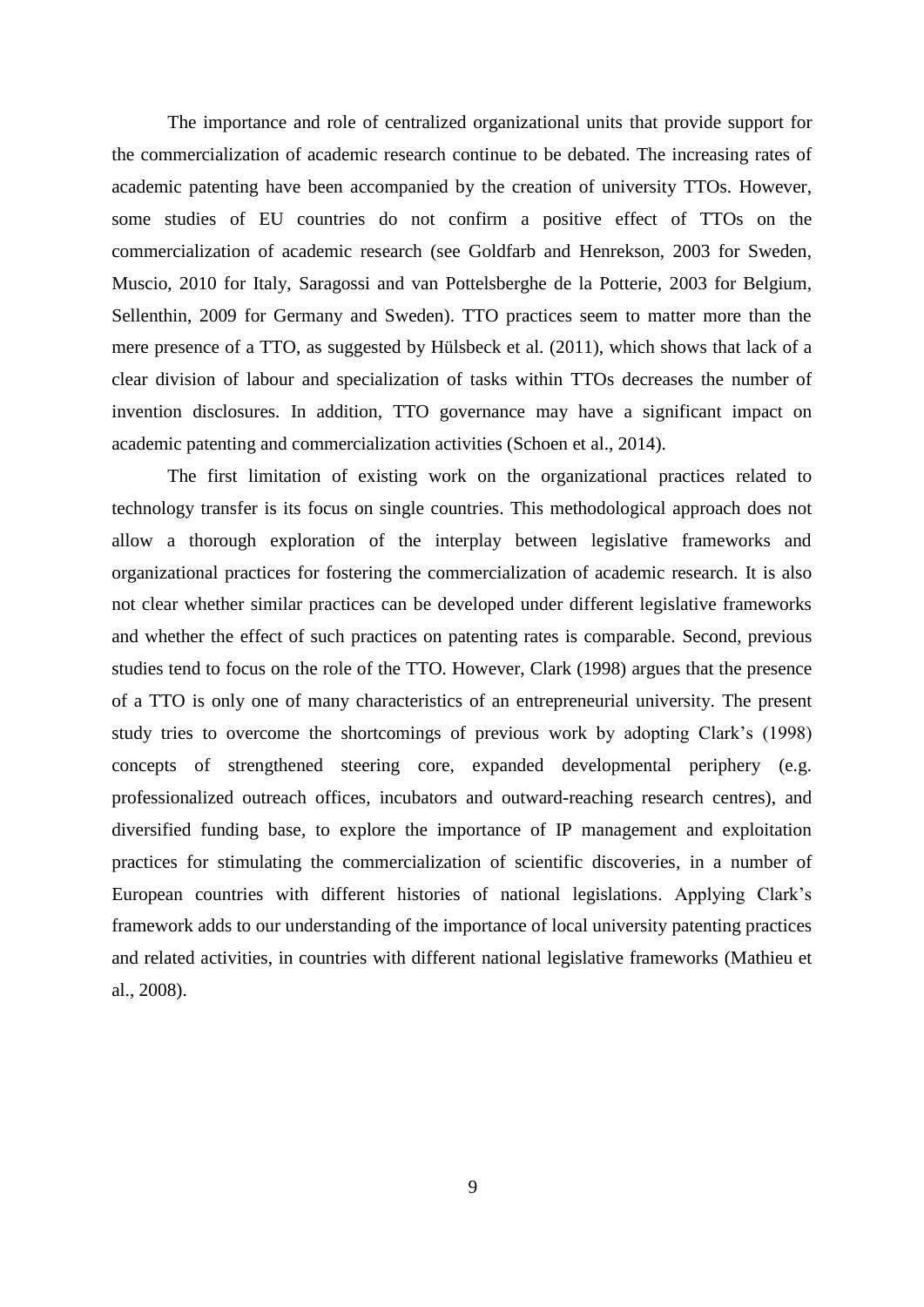## **3 Method**

#### 3.1 General approach

Our study is concerned with exploring the similarities and differences in academic patenting and local IP practices and their potential link to legislative frameworks. These frameworks changed considerably in many European countries in the 1990s and early 2000s. We adopt a case study approach because it is particularly suitable to explore how academic patenting is affected by evolving IP management and exploitation practices in countries with different legislative frameworks. This research strategy allows us to use multiple sources and types of data and to take account of contextual complexity (Yin, 2009), which is particularly important in cross-country studies. In order to address the research questions, we examine differences between two comparable institutions in the same country, for four selected EU countries.

#### 3.2 Case study selection

We need a selection of cases studies that allows for analysis of  $(1)$  the relation between national legislative frameworks and local practices, and (2) the relation between local practices and academic patenting in order to conduct an empirical examination of the proposition that national legislative frameworks can stimulate the development of practices for managing and exploiting IP, which in turn stimulate academic patenting.

#### 3.2.1 Selection of countries

While this study is limited in scope and scale, we have tried to select cases that reflect the diversity of the different legislative frameworks as well as the geography. Our research draws on an initial study supported in part by the European Patent Office (EPO) which collected basic information on IP frameworks in European countries (Meyer et al., 2007), and categorized countries using two criteria: (1) whether a country has changed their IP legislation since the 1990s, (2) whether a country has currently institutional ownership of IP from academic research or a 'professor's privilege' model.

Some countries have made no legislative changes since the 1990s and apply Bayh-Dolelike legislation (e.g. the UK, Spain, Turkey, Belgium (Flanders)) or professor's privilege (Sweden). Other countries have changed to institutional ownership from a professor's privilege system (e.g. Germany, Austria, Finland, Denmark, Italy) or a state ownership of IP from publicly funded research (e.g. Poland, Hungary).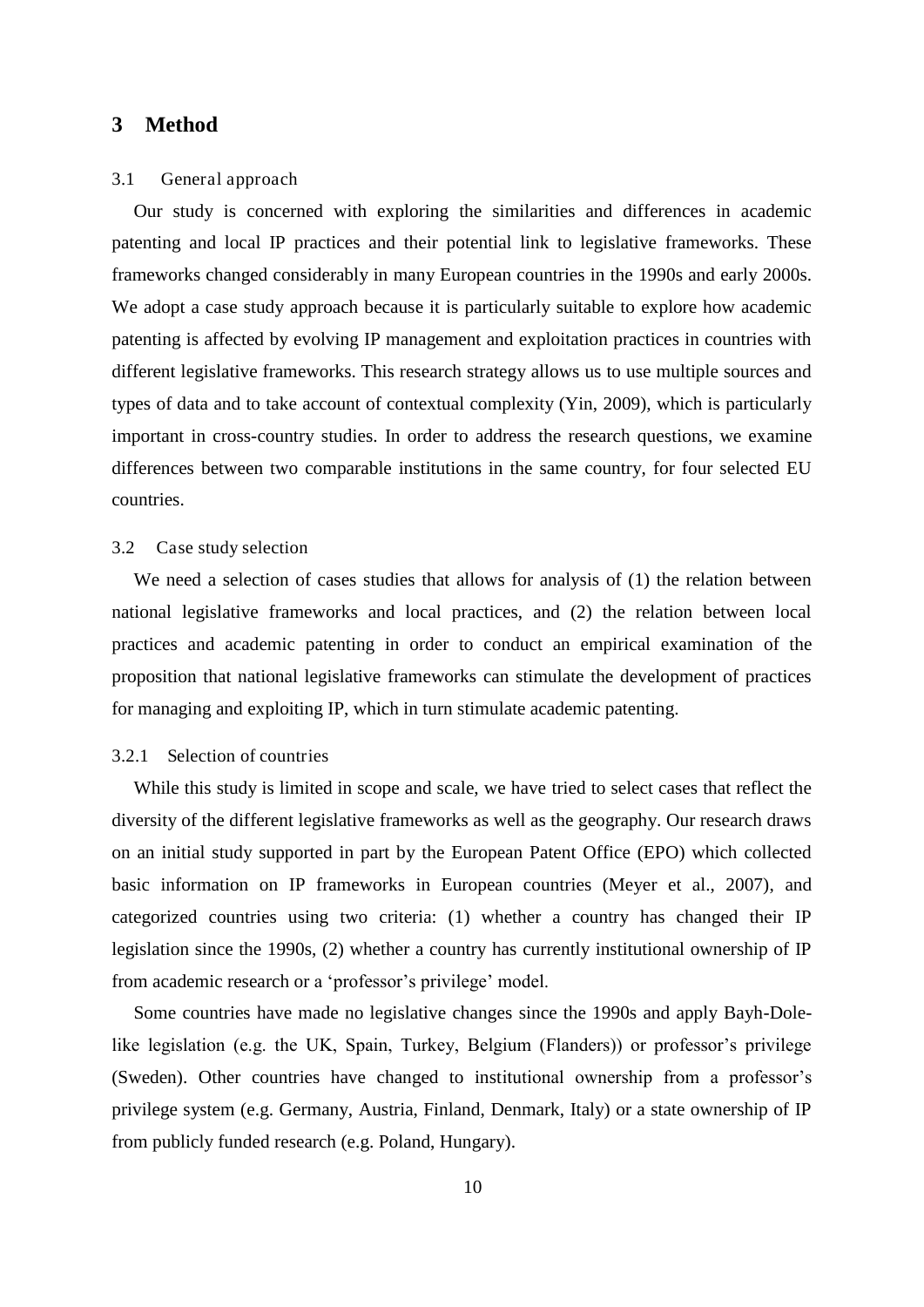We selected countries from each category. The objective was that the countries studied included representatives covering the above categories and offer a balanced geographic spread. Our initial study (Meyer et al., 2007) included Western and Northern European and Eastern and Southern European countries; specifically: the UK, Germany, Sweden, Spain, Poland and Turkey (the last is an EPO member state)<sup>3</sup>.

This paper focuses on four of these countries - Spain, Sweden, Germany and Poland because of the size constraints for a journal article. This selection includes countries with different IPR regulation histories, ensures representation across all above categories and the geographic spread. More importantly, it allows us to examine the relation between national IP legislative frameworks and local practices for IP management and exploitation. Two university cases were identified for each of these countries.

#### 3.2.2 Selection of university cases

The selection of university cases (i.e. universities) followed a purposive sampling approach. We aimed to select two universities in a given country that share as many characteristics as possible but exhibit differences in IP practices. For this case selection approach to be effective we relied on country rapporteurs with expert understanding of the respective national contexts (incl. the respective countries' higher education systems, IPR, university-industry collaboration, and technology transfer arrangements). The rapporteurs were asked to identify universities in their countries that exhibited the greatest possible similarity in terms of size, type and disciplinary and subject coverage<sup>4</sup> and then to select a pair with different approaches to IPR and entrepreneurship, in line with Yin's (2009) idea of contrasting cases.

The case selection strategy allows us to explore the extent of differentiation or variation in the universities' patenting rates and IP management and exploitation practices, within a specific legal framework, with the universities' other characteristics being as similar as possible. More importantly, it allows us to examine whether similar universities develop similar practices in response to changes (or not) in national legislations, and whether particular practices can be identified that might explain differences in the patenting outputs of otherwise similar universities.

 $\overline{a}$ 

<sup>&</sup>lt;sup>3</sup> The authors also studied cases in Belgium and Finland.

<sup>&</sup>lt;sup>4</sup> In particular, this includes a similar focus on broad subject areas and disciplines. The aim is to compare universities that are broadly similar in their general characteristics. For instance, if one university has a strong life-science/biotech focus then we would seek to include a comparator with the same orientation (rather than an institution with an engineering or 'polytechnic' emphasis).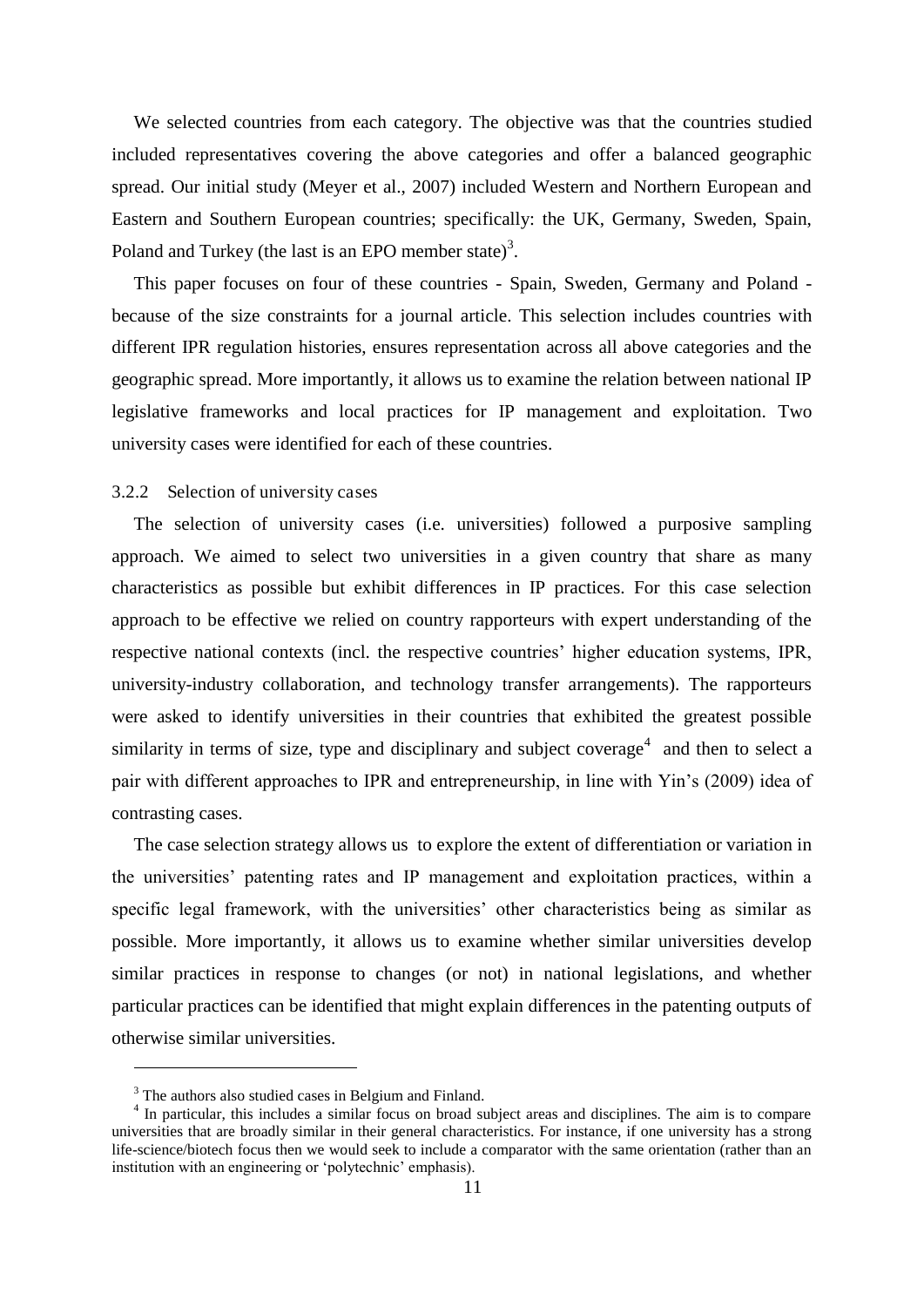#### 3.3 Data gathering and analysis

We tried to gather comparable information on universities' patenting outputs within and across countries. This was not always possible due to cross-university and cross-country differences in approaches to collecting data on academic patenting. The patenting outputs indicators used in this study include patent applications, patents granted, and income from exploitation of university IP. When possible, comparisons were made on the basis of normalized data. Patenting and other IP output data were normalized according to personnel data, that is, full-time equivalent faculty/academic staff<sup>5</sup>. The data on universities was collected in two rounds in 2006/7 and 2012/13. We followed a data collection template that was informed by our literature review (see appendix).

 Two kinds of comparison were made to analyse the data. First, to achieve an improved understanding of the role of national legislative frameworks for stimulating academic patenting within countries, we examine the temporal correspondence between changes to national legislation and changes to local practices and then explore whether the observed changes in local IP management and exploitation practices are related to changes in the patenting outputs of comparable universities within each country.

 Second, within the limits of the available data, we conduct some preliminary analysis of similarities and differences in practices across countries, over time, to gain further insights into the role of national legislative frameworks for stimulating commercial exploitation of academic inventions. The idea behind time period comparison is to explore whether there is a convergence in the selected universities' practices to support technology transfer, over a longer time period, despite their operating in countries with different national legislation traditions. Comparison of patenting rates across countries was impossible due to limitations related to the available patenting data.

#### 3.4 Limitations

 $\overline{a}$ 

While we tried to ensure the greatest possible similarity of comparator universities across a range of features within the countries, our research would have benefited from greater comparability of universities across countries. For instance, the inclusion of a set of biotech or life sciences focused institutions and more engineering or 'polytechnic' universities in the countries studied would have allowed us to make more robust observations on similarities and differences within a discipline across countries. Based on the kind of data we collected

 $<sup>5</sup>$  If possible, we also refer to information on patenting by technological area/sector.</sup>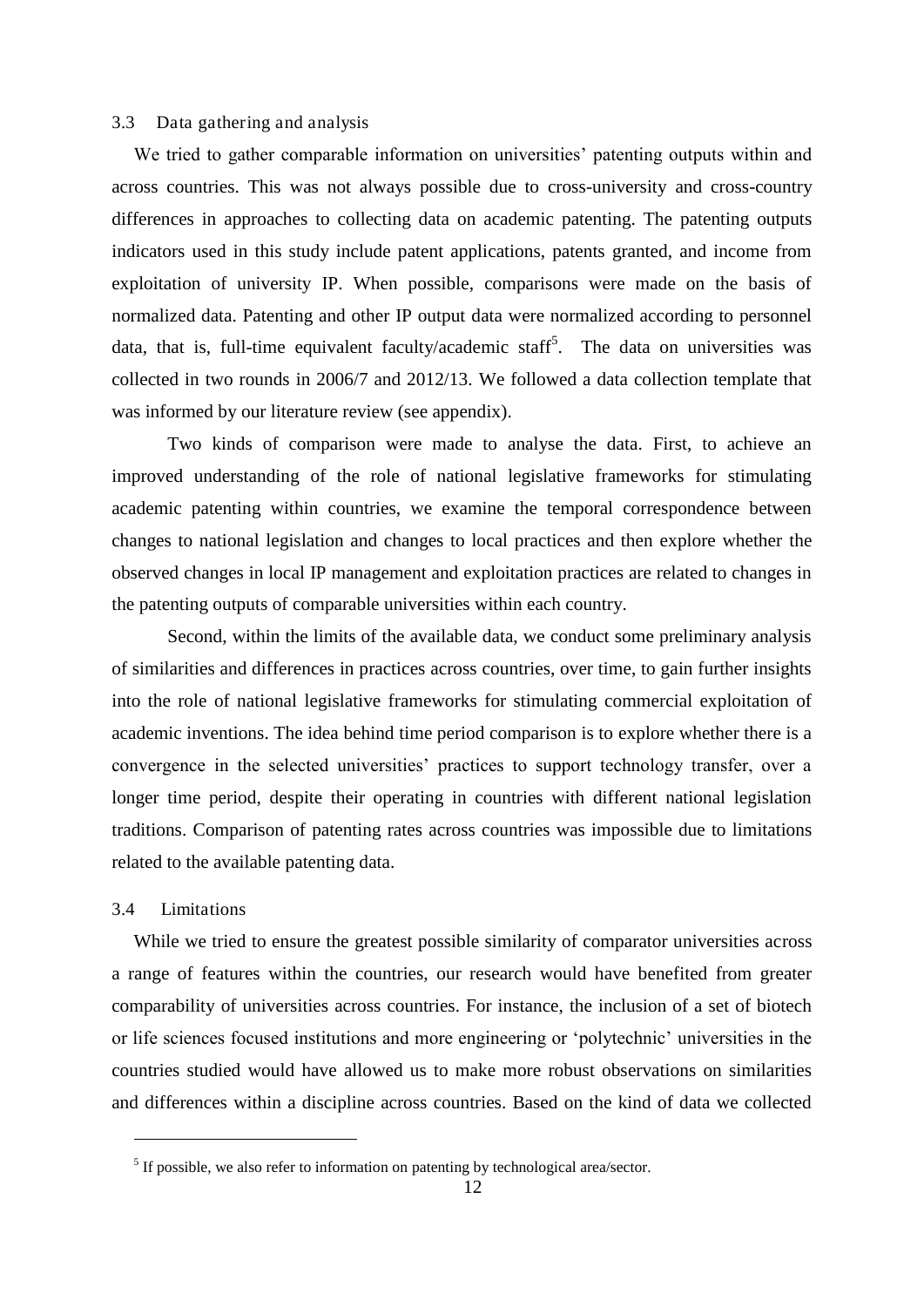care is needed in drawing conclusions. Therefore, we use cross-country comparisons in our discussion of the findings with the aim primarily of generating propositions for follow-up research.

 Also, a greater variety of comparative cases also within countries would have been beneficial. Analysis of several institutional pairs (or groups of universities) would have allowed more comprehensive study of the actors and practices in a given country and might have provided a stronger sense of whether the extent of the differences observed varied by the organization's orientation or subject focus. While this is a shortcoming we readily acknowledge, and is an area for future research, we feel that in a piece of exploratory research the purposive case selection approach chosen allows some relevant observations in relation to legal frameworks and local practice.

#### **4 Comparative analysis within four European countries**

#### 4.1 Case studies of two Spanish universities

The legal framework under which Spanish universities and research institutions operated has changed substantially during 1980s. The Ley Orgánica 11/1983 de Reforma Universitaria or University Reform Act (URA) gave Spanish universities autonomy to manage their budgets and assets, including patents (art.3). The URA also, for the first time, allowed universities to forge contracts with third parties for scientific, technical and artistic work (art. 11). The Patents Act of 1986 (Act 11/1986) bestows ownership of academics' inventions on their university, establishing a framework for the distribution of the revenue obtained from their exploitation, and recognizing the rights of academics to have a share of this revenue (art. 20). However, the Patents Act does not specify the percentage of inventors' share. Note also that at the end of 2011 a new Science Technology and Innovation Law was enacted that obliges public sector employees to inform their organization (university, research establishment) about their research results and to collaborate in the process of their protection and transfer (art. 15).

This section compares changes to IP practices and patenting outputs in two traditional Spanish universities - Universidad de Valladolid (UVA) and Universidad de Santiago de Compostela (USC) - which expanded to include technical disciplines in the early 1980s. Although these universities operate within the same IPR legislative framework and are comparable in size and research income, their approaches to the commercialization of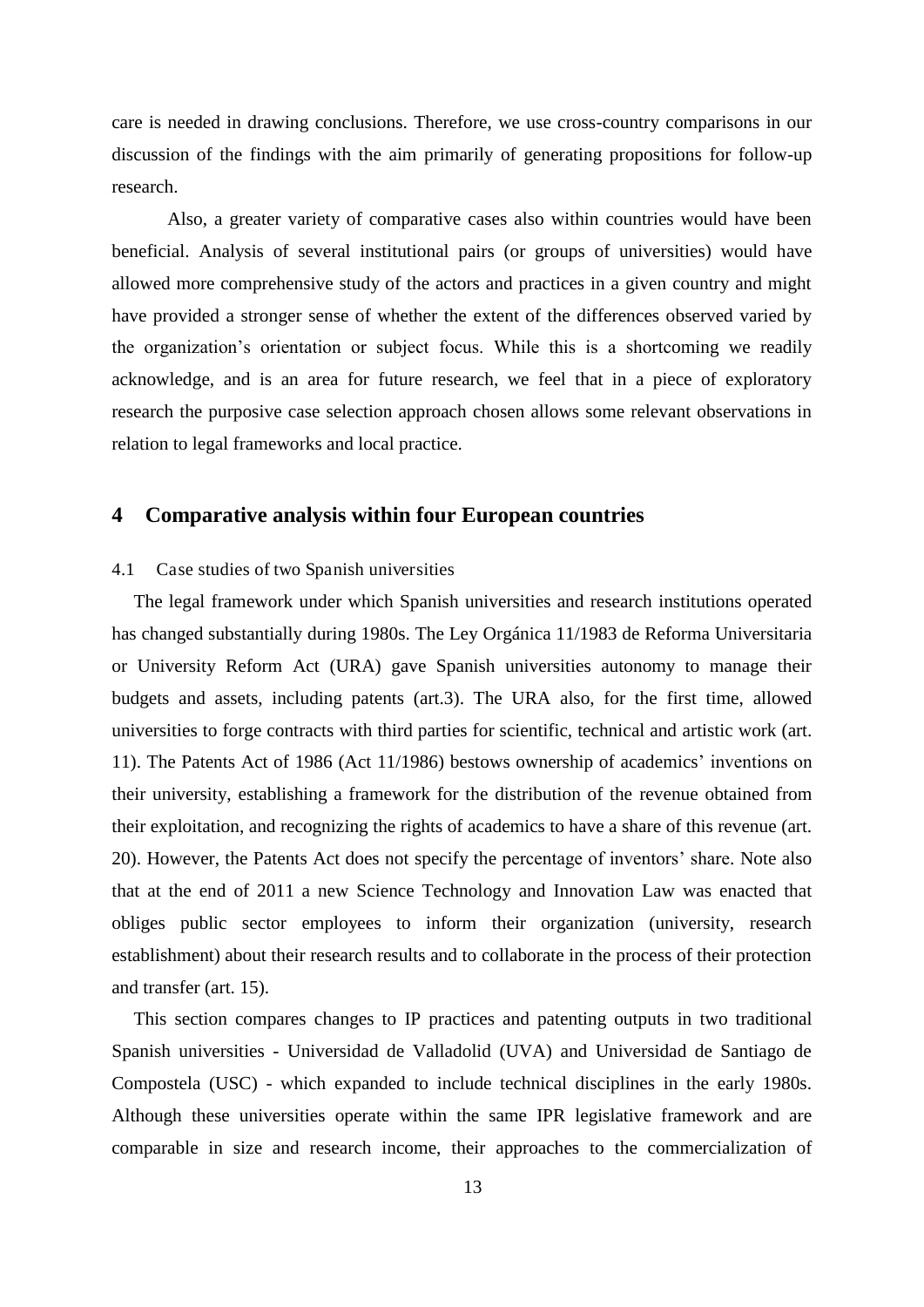academic research have differed throughout the 1990s and early 2000s (see Table 2). Three years after shifting to a Bayh-Dole type legislative framework, both universities set up outreach offices and introduced IP policies, which shows that a legislative change successfully signalled the importance of developing local support for technology transfer. However, only USC subsequently developed proactive IP management and exploitation practices. UVA only began to introduce a systematic approach to IP management and support for company formation in late 2000s - more than 20 years after the legislative shift. These cases show that policy instruments may stimulate the development of organizational units, but are not always effective at promoting the development of supportive local practices for IP management.

The USC, characterized by earlier development of IP management and exploitation practices, has substantially higher patenting output and higher patenting revenues than UVA. In 2006, USC had five times more patent applications than UVA. Although growth in patenting at UVA was steeper than at USC in the late 2000s, USC still outperformed UVA in 2010, with almost double the number of applications. Decreasing differences in (normalized) patenting output arguably are associated with increasing similarity of local practices for IP exploitation since about 2007. UVA embarked on activities that had been in place in USC for some time including more proactive IP management and support for spin-outs. These findings indicate that local practices are important determinants of academic patenting.

#### INSERT TABLE 2 HERE

#### 4.2 Case studies of two German universities

Two pieces of national legislation regulate the commercialization of publicly-funded research in Germany. The Employee Invention Law (Gesetz über Arbeitnehmererfindungen) conferring institutional ownership of inventions created by employees in the course of their normal duties has applied to university employees since 2002 when the exemption granting professor's privilege was removed. The Law specifies that 30% of the gross revenues should go to the inventor (art. 42). The Higher Education Framework of 2005 (Hochschulrahmengesetz) makes technology transfer a university duty and states that 'the institutions of higher education shall promote the transfer of knowledge and technology'.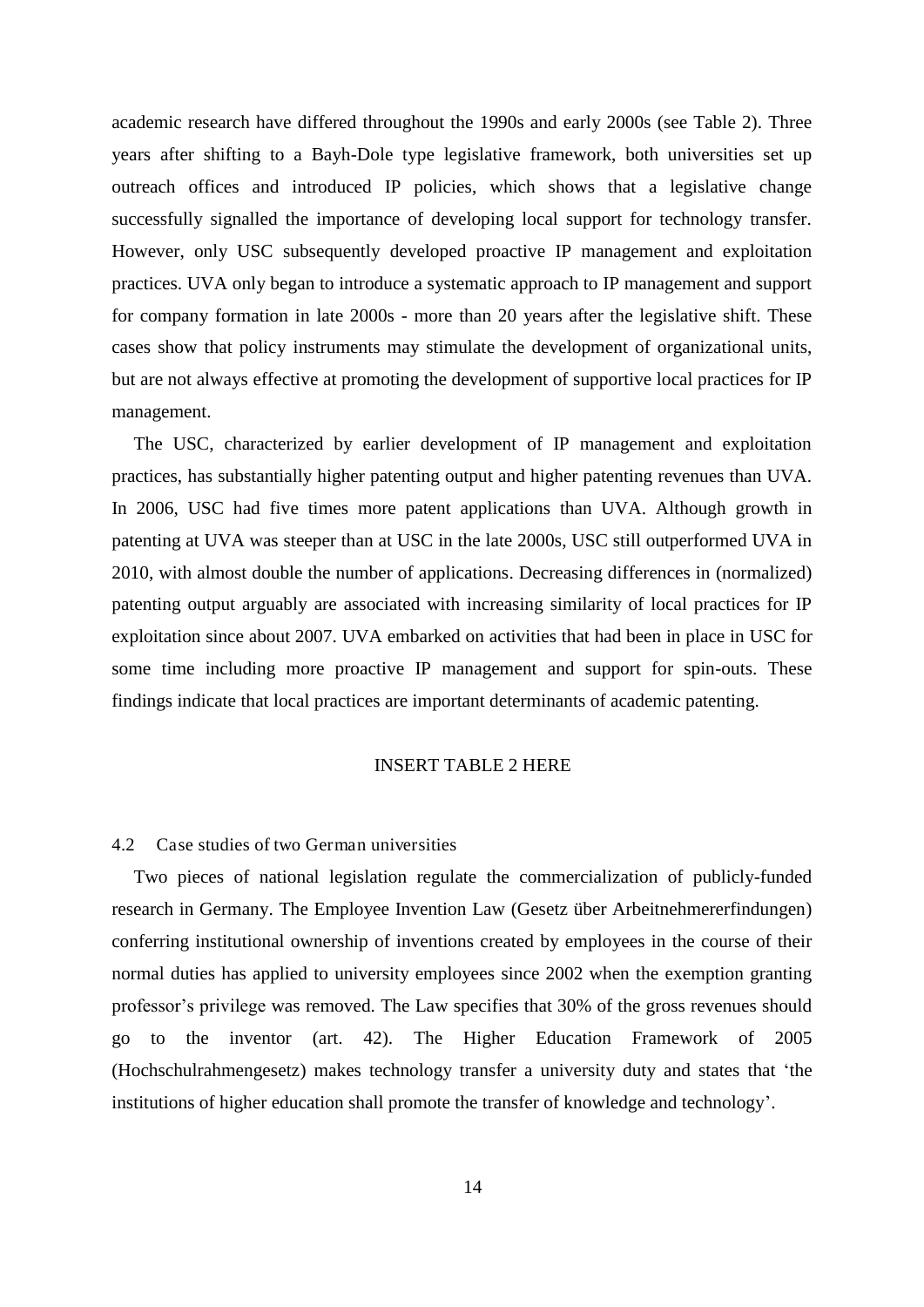Two of the country's most renowned technical universities are compared in this section – TU Munich (TUM) and TU Berlin (TUB). Both universities are long established, and have excellent research records. Both participated successfully in the Exzellenzinitiative, a competition for funding and status.<sup>6</sup> While both are leading institutions and operate within the same legislative framework, we can identify differences in their local practices (see Table 3).

In this context, it is interesting that both universities have undergone substantial processes of transformation. At TUM, the reforms started in 1995 and were linked closely to the university's president, Wolfgang A. Herrmann. The reforms embrace a new philosophy that views TUM as an 'entrepreneurial university', and cover a wide range of areas, including the effective management and exploitation of university IP. The emerging 'enhanced developmental periphery' should be seen in this context. While TUM had developed a strong support infrastructure a few years before professor's privilege was abandoned, this occurred as part of a wide ranging change. This case illustrates that a shift to Bayh-Dole type legislation is not necessary for the development of local practices to support technology transfer. TUB has also a long tradition of entrepreneurship and was the launch pad for the first incubator in Germany in the mid-1980s, but has undergone a process of strategic change to increase entrepreneurialism more recently. One year before the shift in national IP legislation, TUB entered a collaboration with a regional patenting agency, but dedicated internal units to manage and exploit IP were not set up until the late 2000s and cannot be attributed purely to the legislative change.

We can also identify differences between the approaches to patenting in these universities. TUM offers a broader range of subjects and has a somewhat larger faculty. For this reason, we focus comparison of patenting activity on areas where both are active. Normalized comparisons in the initial period point to higher output from TUM, almost twice that of TUB across most areas. While patenting activity has grown in the late 2000s in both universities, TUB's growth was steeper and patenting activity has almost doubled in some areas. It should be noted that this growth at TUB occurred well after the change in legislation, during the time of development of internal units to manage IP commercialization. TUM still performed slightly better than TUB in the more recent period, but the differences in patenting activity have decreased as practices have become more similar across these two universities since the recent changes at TUB.

 $\overline{a}$ 

<sup>&</sup>lt;sup>6</sup> Excellence Initiative for Cutting-Edge Research at Institutions of Higher Education (2012)  $(\text{http://www.bmbf.de/en/1321.php: accessed 6 June 2013})$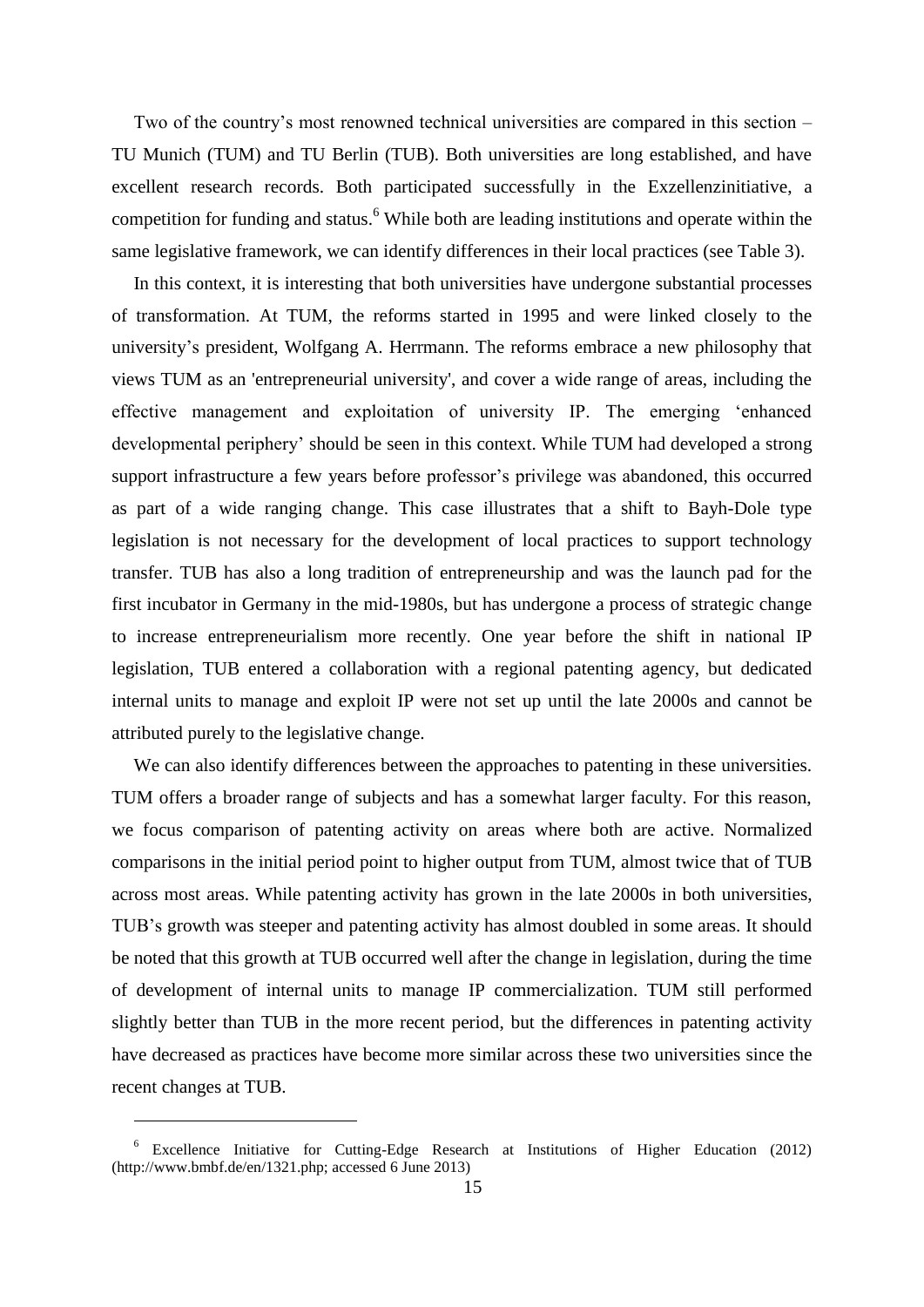#### INSERT TABLE 3 HERE

#### 4.3 Case studies of two Polish universities

A few legislative changes have been key to enabling commercialization of academic research in Poland. In 1992 changes were introduced to the 1972 Inventiveness Law, which was in place during the communist period dominated by a state ownership. Since 1993, IP created by employees during the course of their normal duties belongs to the employer, with no exceptions for professors (Act 1993. 4. 14, art. 20.2). This position was confirmed by the Industrial Property Law of 2000 (Act 2001. 49.508) which additionally, unlike the former acts, does not deem scientific discoveries unpatentable. Moreover the Higher Education Act of 2005 (Act 2005.164.1365), for the first time, allows universities to set up centres for technology transfer and incubators and to form spin-out companies but does not state clearly that transfer of technologies to industry is university duty (art.86, 86a, 86b). Without being prescriptive, the Act allows the universities to introduce policies regulating the rights and duties of academic inventors, their remuneration, commercialization procedures, and use of university property (e.g. facilities) during commercialization (art. 86c). These activities were not regulated prior to 2005.

 Our study compares two top technical universities in Poland – Warsaw University of Technology (WUT) and Wroclaw University of Technology (WrUT) – similar in size and range of subjects. Despite operating within the same legal framework, their approaches to supporting technology transfer differed until very recently (see Table 4). In the mid 1990s, in the course of WrUT's participation in the European project 'Bridging the Gap Between University and Industry', it set up the Wroclaw Centre for Technology Transfer (WCTT) – just few years after a legislative shift to institutional ownership of IP. WCTT developed a professional approach to managing and exploiting IP and offered services to academics at WrUT and entrepreneurs in the region. Both WrUT and WUT brought in legal experts specialized in patenting and licensing contracts to their respective research offices in the late 1990s. The focus on legal matters was not an issue for WrUT-based academics who were referred to the WCTT to get help with commercial exploitation of IP. The situation was different at WUT where, despite transforming the patenting unit into the Centre for Technology Transfer in 2004, did not provide help to assess the commercial viability of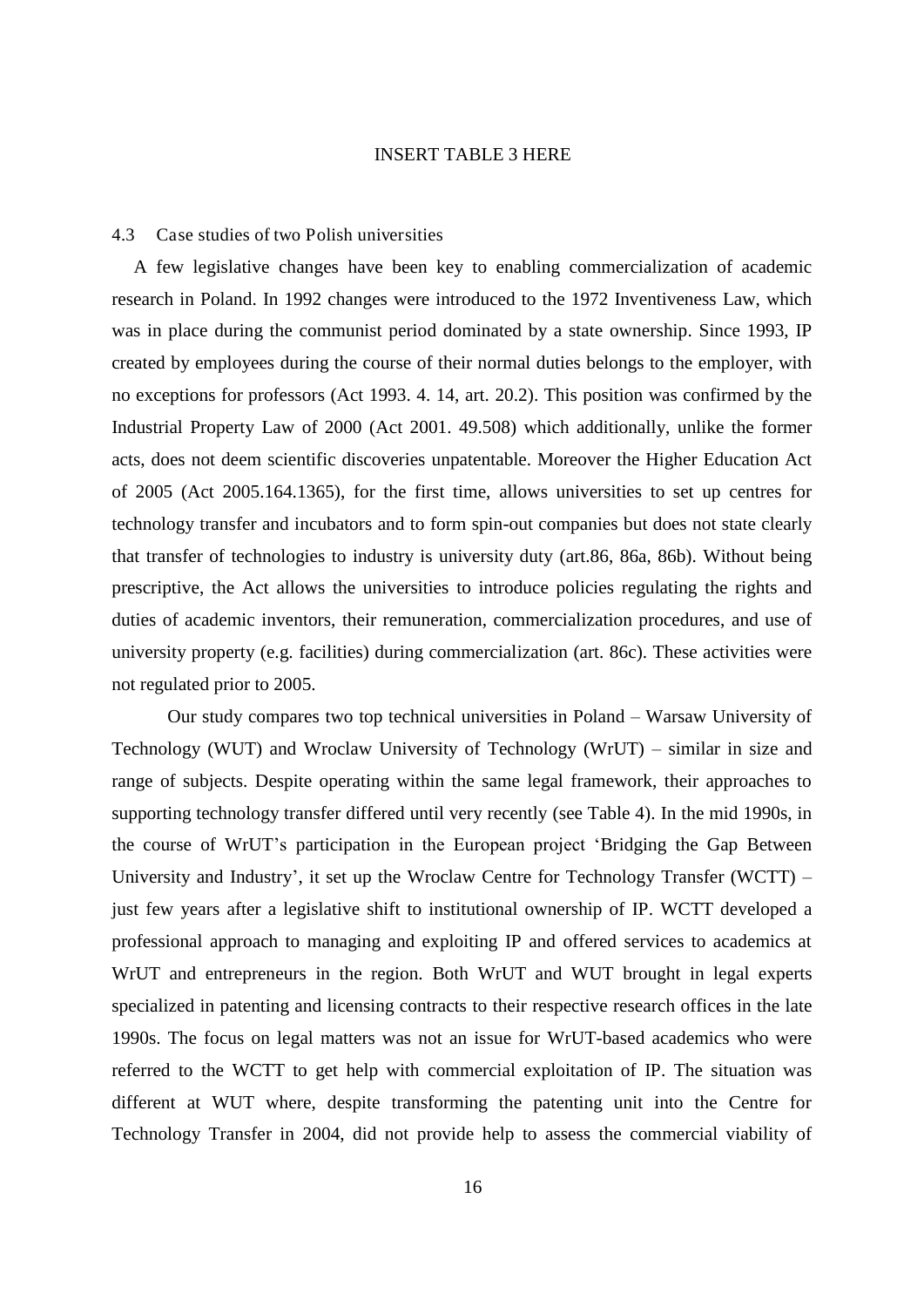inventions, marketing or exploitation strategies until around 2010 when the internal unit was restructured. WrUT set up an incubator one year after this activity was explicitly allowed by the Higher Education Act of 2005. WUT followed suit five years later. Besides expanding the developmental periphery, WrUT strengthened its steering core earlier than WUT by specifying percentage of inventors share of revenues in its IP policy in 1998 – 14 years before WUT did so. It appears that WrUT quickly exploited the shift to Bayh-Dole type legislation to maximize commercial exploitation of its research, but the legislative change was not sufficient to stimulate similar developments at WUT.

Despite similarities in size and subjects, patenting rates are higher at WrUT. Remarkably, the differences in patenting output between these two universities increased in the 2000s. In 2005, WrUT had 1.35 times more patent applications than WUT, and in 2011 WrUT's patenting output was 5.5 times greater. This arguably is due to the differences in local practices during the 1990s and most of the 2000s. Thus, proactive IP practices are an important determinant of academic patenting in the Polish context.

#### INSERT TABLE 4 HERE

#### 4.4 Case studies of two Swedish universities

Under the professor's privilege system, Swedish university faculty have the right to own IP resulting from publicly funded research. This right is granted as an exemption to the Rights to Employee's Inventions Act of 1949 which generally confirms institutional ownership of IP created by employees.

In order to explore the development of practices for IP management and exploitation in a country with the professor's privilege system and no change to the legislation, we look at two oldest universities in Sweden – Uppsala University (UU) and Lund University (LU) – which have well-established technical disciplines and are comparable in size (see Table 5). In the late 1990s, both universities developed infrastructures for knowledge transfer and expanded the range of their activities supporting research commercialization. This development of the local infrastructure (e.g. Forskarpatent agencies and holding companies in the 1990s) was driven by a number of government programmes as opposed to changes to the legislation. Despite similarities in the 1990s, the evolution of local practices at LU and UU has differed. In the 2000s, the LU was more active than UU in developing internal IP management and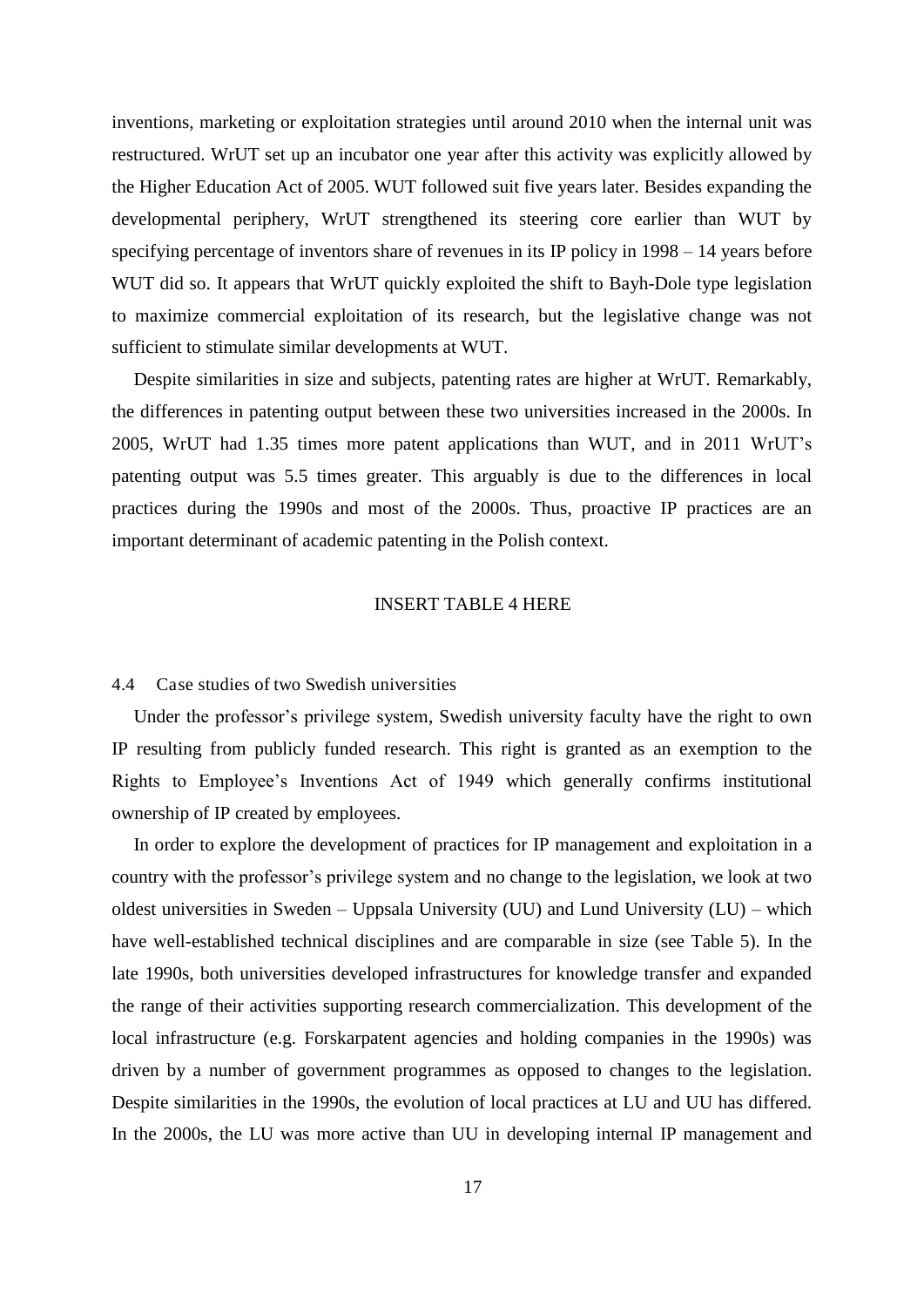exploitation practices. LU has taken a stronger strategic approach to commercialization, set up an internal TTO-like unit five years earlier, and has developed a wider range of support activities than UU. Also, LU co-founded a business incubator in 1983 while UU's incubator was not established until 2000.

Assessing the impact of local IP practices on academic patenting in Sweden is problematic since statistics on university-invented (not university-owned) patents are not readily available. Patents filed by local Forskarpatent agencies provide an approximation of patenting trends. The data show that the patenting rates of these two universities were similar in the 1990s when the universities' IP practices were also similar. However, in the 2000s, researchers from LU, who had access to more local IP management and exploitation services, patented in collaboration with local Forskarpatent agency significantly more than UU's researchers. However, both universities seem to be successful in stimulating formation of start-up companies. These cases suggest that a shift to Bayh-Dole type legislation is not necessary to stimulate development of supportive IP management and exploitation practices that stimulate academic patenting.

#### INSERT TABLE 5 HERE

## **5 Comparative analysis across four European countries**

This section makes cross-country comparisons, combining the observations from countries that shifted to institutional ownership of IP since the 1990s (Germany and Poland) and countries that made no changes in that period and continued Bayh-Dole Act-like legislations (Spain) and legislation granting professor's privilege (Sweden). Table 6 summarizes the legislative frameworks for the four countries and shows that patenting outputs differ across similar universities operating within the same legislative framework. The within-country analysis presented in the previous section shows that universities characterized by earlier development of a wider range of activities supporting research commercialization, display higher rates of patenting than similar universities operating within the same legislative framework, suggesting that local practices are an important determinant of academic patenting. Here, we examine the role of legislative frameworks in stimulating the development of these important local practices, across four countries. The findings should be viewed in the light of the methodological limitations discussed earlier.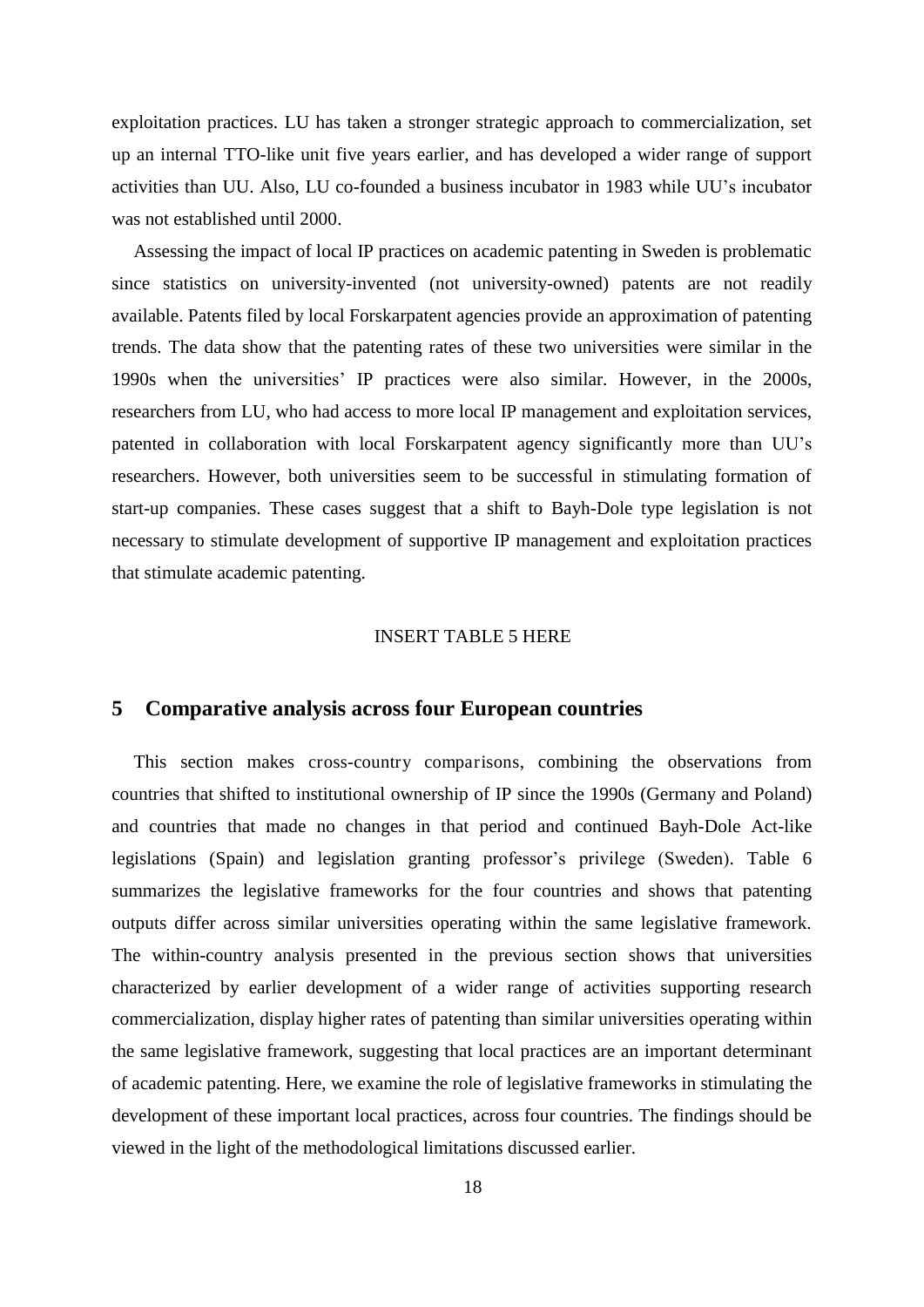#### INSERT TABLE 6 HERE

Figure 2 depicts the timing of legislative changes in relation to key developments in local technology transfer practices in the four countries, and enables some preliminary crosscountry comparisons. The comparative analysis provides four key insights into the effects of national legislations on development of local practices which are vital for stimulating academic patenting.

#### INSERT FIGURE 2 HERE

First, a move to Bayh-Dole Act-like legislation can effectively stimulate development of local IP management and exploitation practices in some universities (Spain - USC, Poland - WrUB), but other universities develop active support for technology transfer long after the legislative changes, probably to catch up with their counterparts (Spain - UVA, Poland - WUT, Germany - TUB). This suggests that a shift to institutional ownership is not always sufficient to trigger development of local practices which stimulate academic patenting. Second, development of supportive local practices can be observed before any shift to Bayh-Dole type legislation (Germany - TUM) and in the country with continuous professor's privilege exemption (Sweden - LU and UU). This suggests that a shift to institutional ownership definitely is not always necessary to stimulate local IP practices enhancing the rates of academic patenting. Third, it should be noted that some universities in the selected countries developed a wide range of local IP management and exploitations activities in the 1990s (USC, TUM, WrUT, LU), while this did not happen in other universities until the late 2000s (UVA, TUB, WUT, UU) regardless of the timing of legislative changes. This observation implies that forces other than national legislative frameworks must have been driving the development of activities supporting research commercialization. Fourth, at the start of the 2010s the range of local practices for IP management and exploitation was very similar across countries with different national legislation histories, and included legal advice, IPR counselling and management, market analysis, IP marketing, financing (except TUB and WUT), company formation expertise (except TUB and WUT) and incubation services. This convergence of local IP practices across countries suggests that shifting to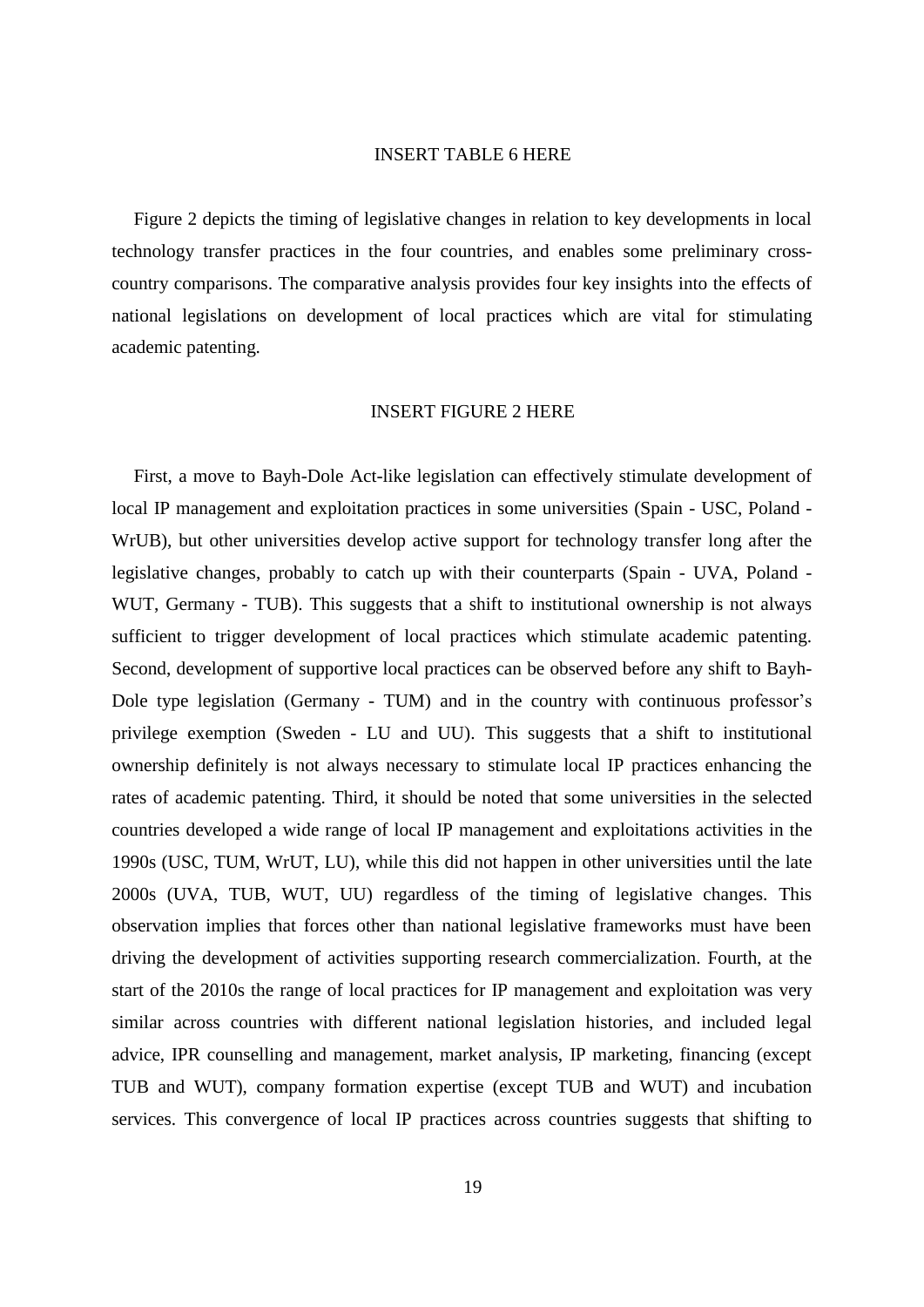Bayh-Dole type legislation does not necessarily provide the trigger for the development of local practices that stimulate academic patenting.

In summary, the cross-country comparisons suggest that the shift to Bayh-Dole type legislation may stimulate the development of local practices for IP management and exploitation, which, in turn, stimulate academic patenting, but it is not always sufficient, and definitely it is not always necessary.

## **6 Discussion and conclusions**

 $\overline{a}$ 

The purpose of this paper is to contribute to the debate on the relative importance of national legislative frameworks for stimulating commercialization of IP generated by publicly funded research, by shedding light on the role of local IP management and exploitation practices in countries with different IPR regulation traditions.

First, our findings show the importance of local practices for IP management and exploitation. Analysis of the patenting outputs of comparable universities within the same country reveals that universities with a wider range of activities to support research commercialization, and earlier development of these practices, have higher rates of patenting. The Spanish and German cases show that differences in patenting output decrease as practices become more similar. Conversely, differences in patenting output increase as practices become more dissimilar, as illustrated by the Polish cases in the period 2005-2010 and Swedish cases since 2000s. This evidence suggests that local practices have a significant effect on research commercialization, measured by levels of university-owned patents.<sup>7</sup> The importance of local practices for determining patenting rates explains the contradictory results in existing studies of the effects of TTOs on commercialization performance (positive effect: Link and Siegel, 2005, no effect: Lockett and Wright, 2005, negative effect: Chapple et al., 2005). Our findings show that TTOs with a reactive approach to IP exploitation are less effective for stimulating patenting than those with proactive practices. Thus, studies exploring the impact of organizational arrangements should look beyond the organizational infrastructure for technology transfer.

 $7$  Researchers in Swedish universities also engage in patenting activity. However, because of the different ownership situation, this is not always visible in patent statistics, but leads to considerable success in start-up foundation.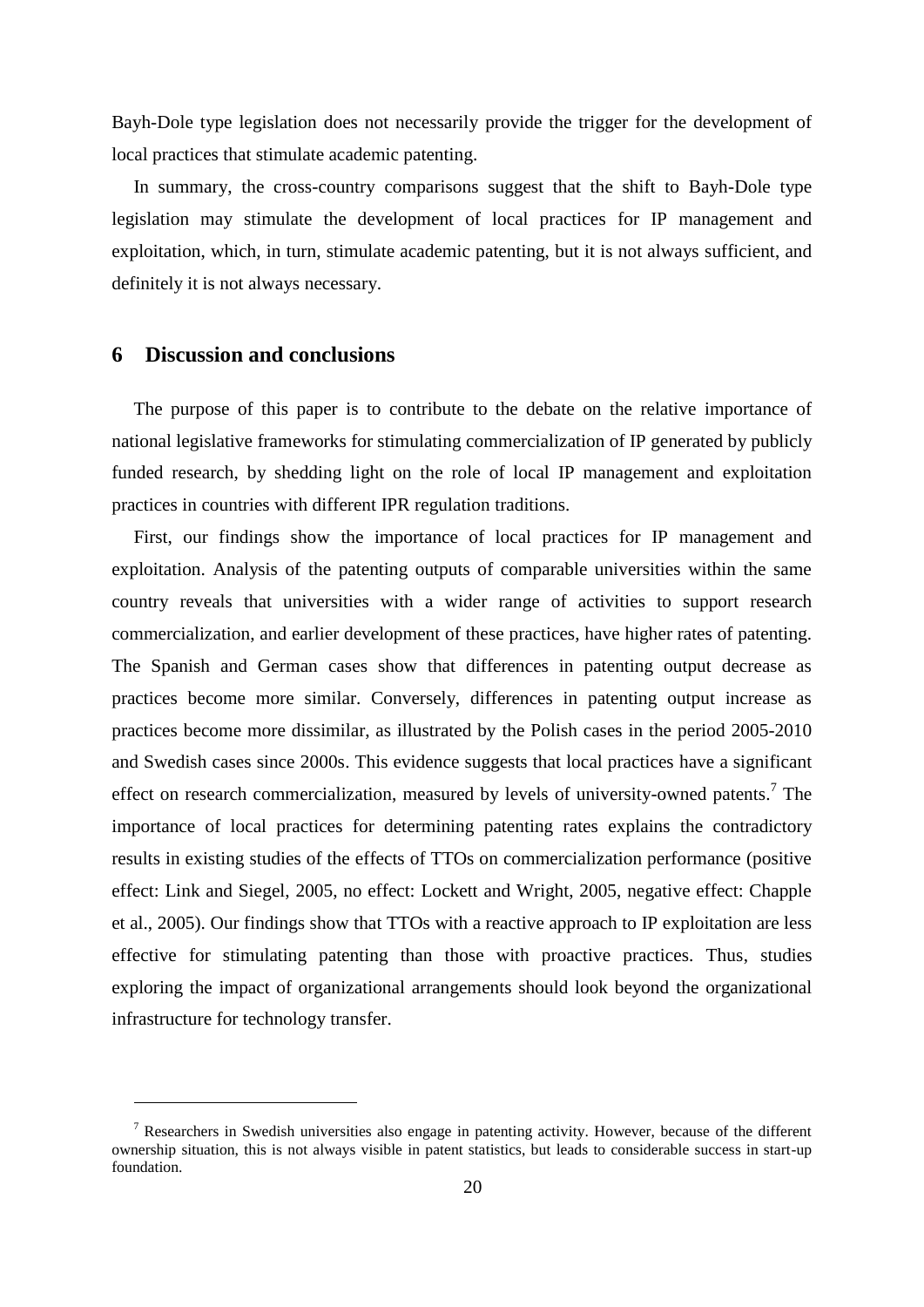Second, we found that the range of activities for IP management and exploitation expanded in countries that shifted to Bayh-Dole Act-like legislation (Germany, Poland) as well as in countries with a long tradition of institutional ownership (Spain) or professor's privilege (Sweden). Thus, expansion of local practices for IP management and exploitation which boost rates of academic patenting, occurs across different contexts of IPR legislation. Put differently, if IPR legislation and other policy instruments are not effective for stimulating the development of local practices for IP management and exploitation, the growth in patenting rates is likely to be limited. This evidence suggests that the Bayh-Dolelike legislation may have an important signalling effect for increased commercialization of publicly funded research, but this is not automatic. The shift to Bayh-Dole type legislation is not always sufficient and definitely is not always necessary to trigger the development of local IP practise. This is in line with other findings about the limited effect of mere emulation of the Bayh-Dole Act (Baldini, 2006, Mowery and Sampat, 2005). In certain instances, the development of Bayh-Dole type legislation even is to be considered the consequence of the successful, pro-active entrepreneurial leadership and actions by universities that serve as role models in the country. Nevertheless, the German experience indicates that strong and decisive leadership in universities can develop entrepreneurialism in universities by fostering what Clark (1998) aptly describes as 'stimulated academic heartlands'. With proactive IP practices at 'an enhanced developmental periphery', research activity can translate into patenting, start-up and licensing activity.

Third, based on the cross-national comparisons called for in Baldini (2006), we show that local practices become increasingly similar across selected EU countries. Specifically, all selected universities recognize commercialization as a strategic goal and have been extending the range of their support activities beyond help with contractual issues and IP protection. This trend cannot be explained by convergence in national IPR legislations. It is more likely that the increasing similarities in practices are the result of a process of imitation and peer-topeer learning among technology transfer managers both at a national and an international level. Baldini et al. (2010) find that the convergence in Italian university IP policies is attributable to such processes. Future studies could examine the extent of convergence in IP practices within and across countries. This convergence of practices does not preclude customization of the TTO model to a specific university, as suggested by Schoen et al. (2014). The convergence of IP practices within and across countries is logical since they are part of TT business models and TT related business practices that have developed globally.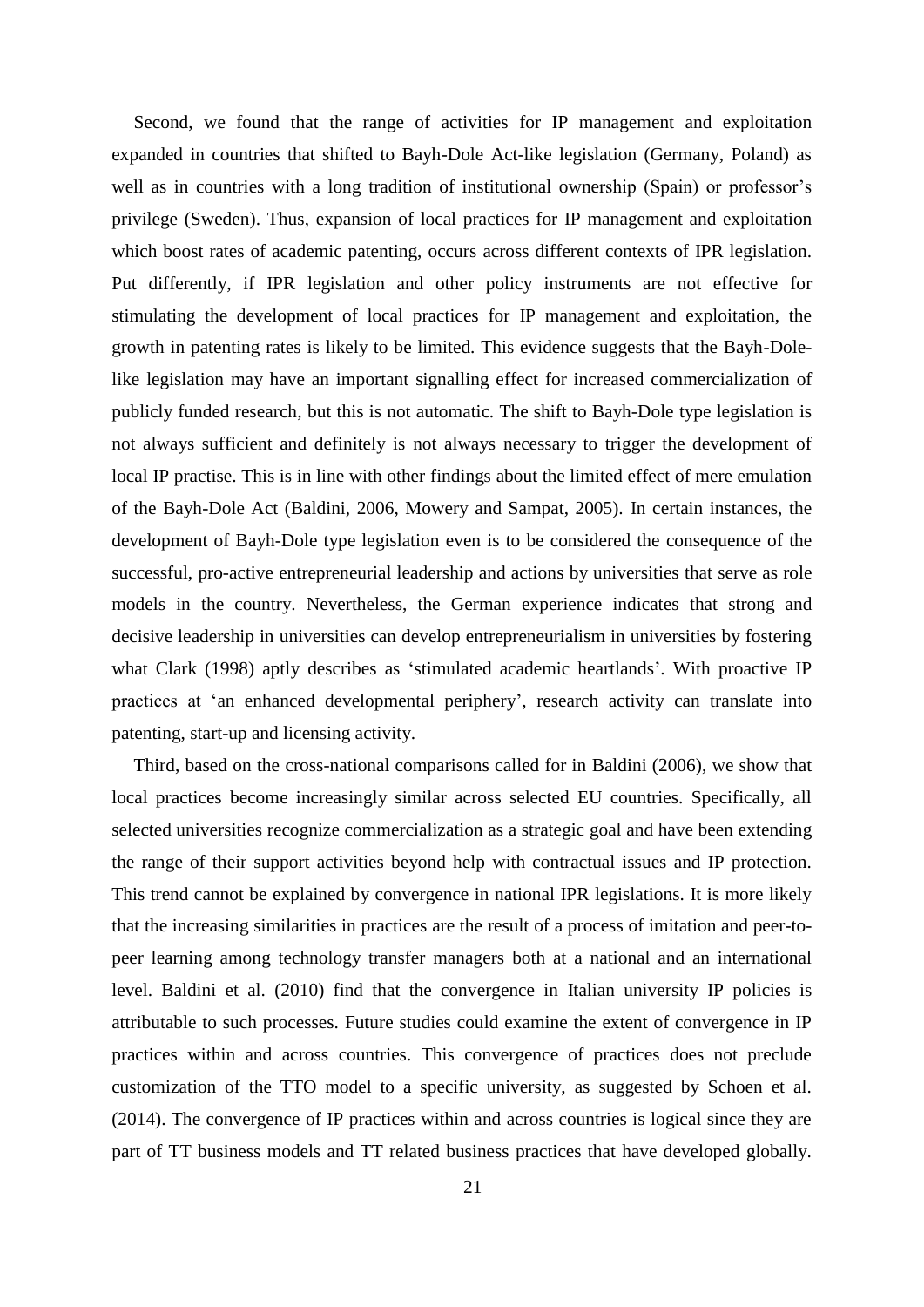However, TTO model should be and should stay attuned to the science portfolio and the various (amongst others, cultural and organizational) path dependencies of a specific university. Hence, the need for a customized TTO model that embraces the best national and international IP practices available.

The findings from the case studies should be considered in light of the limitations of our research design. While the changes in patenting rates seem to relate to evolving local practices for IP management and exploitation, there is a possibility that changes in the organizational culture and attitudes of academics to knowledge transfer have also played a significant role. Therefore, further research is required on the unique impact of local IP practices for large samples of universities. Moreover, the limitations of available patenting data did not allow to analyse the relation between local IP practices and patenting outputs across countries with different histories of national legislative frameworks. When more comparable patenting data becomes available for European countries, future comparative studies could provide even stronger evidence of the superiority of local practices and proactive university leadership over national legislation for determining patenting rates, and measure the strength of these effects. Finally, our study focused on only one metric of patenting and only one mode of university-industry knowledge transfer. Future comparative studies could widen the scope of investigation by including university-invented as well as university-owned patents and other modes of knowledge transfer, such as collaborative research or spin-out activities.

The evidence from our study suggests that a change to IPR legislation on its own, is unlikely to suffice to affect rates of academic patenting. Similarly, government schemes that aim to develop organizational units supporting commercialization may have limited impacts if these units adopt a reactive approach to commercialization, and lack professionalism in IPR management. This implies that in order to stimulate commercialization of academic research policymakers should develop interventions that aim at the development of effective local practices for technology transfer. It seems that creating a legislative context that clarifies the IPRs within an academic context goes hand in hand with stimulating and creating effective TTOs. Hence, simultaneity is required in IP legislation and local IP management and exploitation practices in academia. This conclusion reinforces previous insights into the effective organization of the technology transfer function within universities (Debackere and Veugelers, 2005, Debackere, 2012).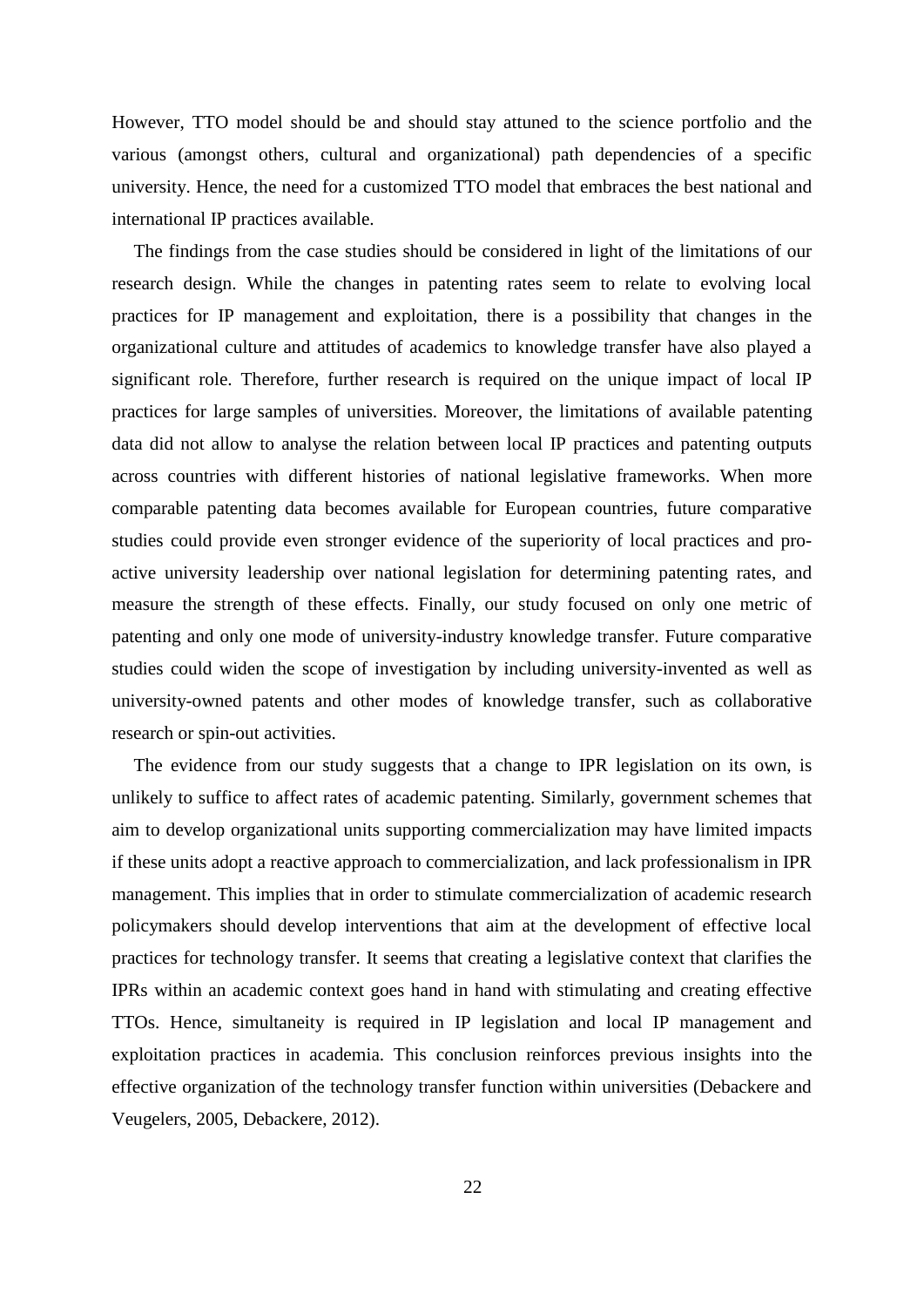#### **7 Acknowledgements**

Part of this research was supported by the European Patent Office. Funding is gratefully acknowledged. The authors also wish to thank three anonymous reviewers for their helpful feedback.

# **8 References**

- Azagra Caro, J. M., Fernandez De Lucio, I., and Guttierez Gracia, A. (2003) University patents: output and input indicators … of what? Research Evaluation, **12**, 5-16
- Azagra Caro, J.M. (2010). Do public research organizations own most patents invented by their staff? Science and Public Policy, **38**, 237-250
- Baldini, N. (2006) University patenting and licensing activity: a review of the literature. Research Evaluation, **15,** 197-207.
- Baldini, N. (2009) Implementing Bayh–Dole-like laws: Faculty problems and their impact on university patenting activity. Research Policy, **38,** 1217-1224.
- Baldini, N., Fini, R., Grimaldi, R., and Sobrero, M. (2010) Organisational change and the institutionalisation of university patenting activity in Italy (Available at http://dx.doi.org/10.2139/ssrn.1632430).
- Baldini, N., Grimaldi, R., and Sobrero, M. (2006) Institutional changes and the commercialization of academic knowledge: A study of Italian universities' patenting activities between 1965 and 2002. Research Policy, **35,** 518-532.
- Breznitz, S. (2010). Improving or Impairing? Following Technology Transfer Changes at the University of Cambridge. Regional Studies, **45,** 463-478.
- Chapple, W., Lockett, A., Siegel, D., and Wright, M. (2005) Assessing the relative performance of U.K. university technology transfer offices: parametric and nonparametric evidence. Research Policy, **34,** 369-384.
- Clark, B. R. (1998) Creating Entrepreneurial Universities: Organizational Pathways of Transformation, Kidlington: Pergamon.
- <span id="page-23-0"></span>Crespi, G., Geuna, A., and Verspagen, B. (2006) University IPRs and knowledge transfer. Is the IPR ownership model more efficient? . SPRU Electronic Working Paper Series, Paper **154**. Brighton.
- Dasgupta, P. and David, P. A. (1994). Towards a new economics of science. Research Policy, **23,** 487-521.
- Debackere, K. and Veugelers, R. (2005). The role of academic technology transfer organizations in improving industry-science links. Research Policy, **34**, 321-342.
- Debackere, K. (2012). The TTO: a university engine transforming science into innovation. LERU Advice Paper 10, January 2012.
- Della Malva, A., F. Lissoni, and Llerena, P. (2013). Institutional change and academic patenting: French universities and the Innovation Act of 1999. Journal of Evolutionary Economics, **23**, 211-239.
- <span id="page-23-1"></span>Fini, R., Lacetera, N., and Shane, S. (2010) Inside or outside the IP system? Business creation in academia. Research Policy, **39,** 1060-1069.
- Florida, R., and Cohen, W. M. (1999) Engine or infrastructure? The university role in economic development. In: Branscomb, L. M., Kodama, F. and Florida, R. (eds.)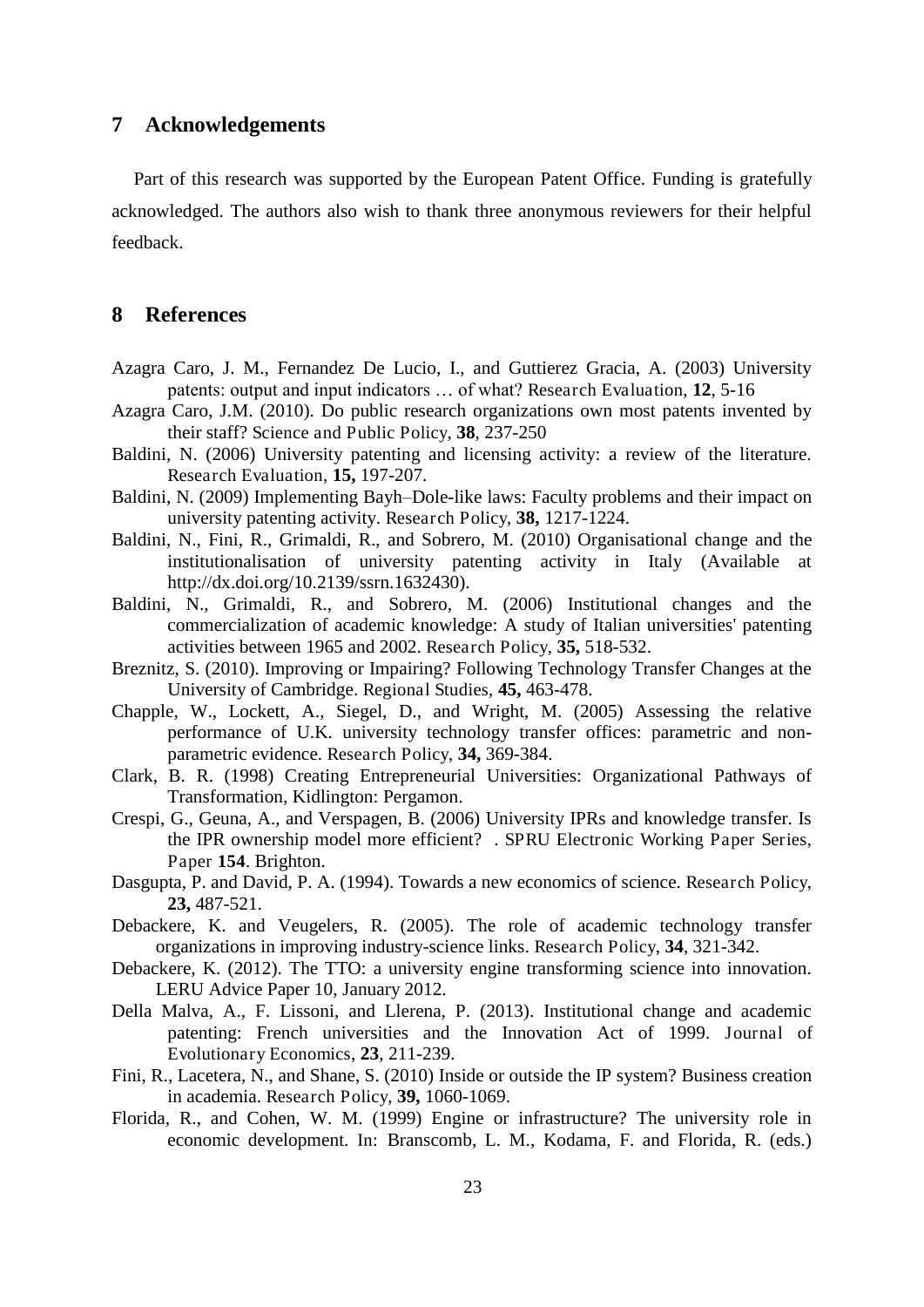Industrializing Knowledge: University-Industry Linkages in Japan and the United States. London: MIT Press.

- Geuna, A., and Nesta, L. (2006) University patenting and its effect on academic research: The emerging European evidence. Research Policy, **35,** 790-807.
- Geuna, A., and Rossi, F. (2011) Changes to university IPR regulations in Europe and the impact on academic patenting. Research Policy, **40,** 1068-1076.
- Goldfarb, B., and Henrekson, M. (2003) Bottom-up versus top-down policies towards the commercialization of university intellectual property. Research Policy, **32,** 639-658.
- Grimaldi, R., Kenney, M., Siegel, D., and Wright, M. (2011) 30 years after Bayh–Dole: Reassessing academic entrepreneurship. Research Policy, **40,** 1045-1057.
- Henderson, R., Jaffe, A.B., Trajtenberg, M. (1998). Universities as a source of commercial technology. Review of Economics and Statistics 80 (1), 119–127.
- Henrekson, M., and Rosenberg, N. (2001) Designing Efficient Institutions for Science-Based Entrepreneurship: Lesson from the US and Sweden. The Journal of Technology Transfer, **26,** 207-231.
- Hülsbeck, M., Lehmann, E., and Starnecker, A. (2011) Performance of technology transfer offices in Germany. The Journal of Technology Transfer**, 36,** 1-17.
- Jones-Evans, D., Kloftsen, M., E. Andersson, and Pandya, D. (1999) Creating a bridge between university and industry in small European countries: The role of the Industrial Liason Office. R&D Management, **29**, 47-56.
- Kenney, M., and Patton, D. (2011) Does inventor ownership encourage university researchderived entrepreneurship? A six university comparison. Research Policy, **40,** 1100- 1112.
- Lambert, R. (2003) Lambert Review of Business-University Collaboration: Final Report. London: HM Treasury.
- Lawton-Smith, H. (2003) Knowledge organizations and Local economic development: The cases of Oxford and Grenoble. Regional Studies, **37**, 899-909.
- Leydesdorff, L., and Meyer, M. (2010) The decline of university patenting and the end of the Bayh–Dole effect. Scientometrics, **83,** 355-362.
- Link, A., and Siegel, D. (2005) Generating science-based growth: an econometric analysis of the impact of organizational incentives on university-industry technology transfer. European Journal of Finance, **11,** 169-181.
- Lissoni, F., Llerena, P., McKelvey, M., and Sanditov, B. (2008) Academic patenting in Europe: new evidence from the KEINS database. Research Evaluation, **17,** 87-102.
- Lockett, A., and Wright, M. (2005) Resources, capabilities, risk capital and the creation of university spin-out companies. Research Policy, **34,** 1043-1057.
- Martin B. R. (2001) The changing social contract for science and the evolution of the university. In: Geuna, A., Salter, A. J., Steinmueller, W. E., and Hoffman, Y. E. (eds.) Science and Innovation: Rethinking the Rationales for Funding and Governance. Cheltenham: Edward Elgar Publishers.
- Mathieu, A., Meyer, M., Van Pottelsberghe de la Potterie, B. (2008), Turning science into business: A case study of a major European research university. Science and Public Policy, **35**, 669-679
- Mendes, P., and Liyanage, S. (2002) Managing sponsored research rewards to industry and universities. International Journal of Technology Management, **24,** 206-218.
- Meyer, M., Sinilainen, T., and Utecht, J. (2003) Towards hybrid Triple Helix indicators: A study of university-related patents and a survey of academic inventors. Scientometrics, **58,** 321-350.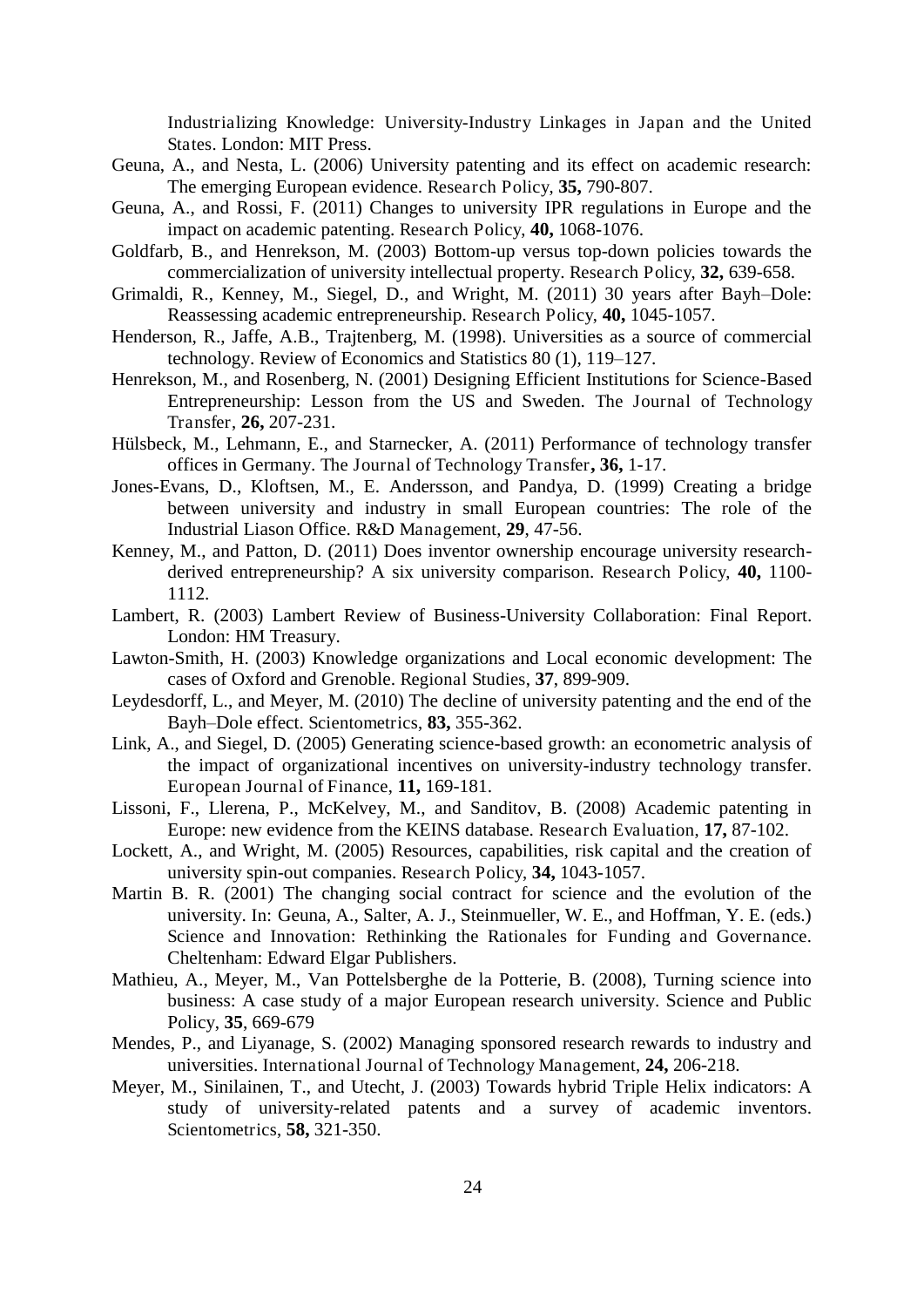- Meyer, M., and Tang P. (2007) Exploring the "value" of academic patents: IP management practices in UK universities and their implications for Third Stream indicators. Scientometrics, **70,** 415-440.
- Meyer, M.; with Elena Castro-Martinez, Izabela Kijenska, Basak Candemir, Jordi Molas-Gallart, Puay Tang, et al. (2007), University Patenting and IP Management Approaches in Europe. Report for the European Patent Office, December 2007, 160 pages.
- Minshall, T., Druilhe, C. and Probert, D. (2004) The evolution of 'Third Mission' activities at the University of Cambridge: balancing strategic and operational considerations. Paper presented at the 12th High-Tech Small Firms Conference, University of Twente, The Netherlands.
- Mowery, D. C. (1998) Collaborative R&D: how effective is it? . Issues in Science & Technology, **15,** 37-44.
- Mowery, D. C., Nelson, R. R., Sampat, B. N., and Ziedonis, A. A. (2001) The growth of patenting and licensing by US universities: an assessment of the effects of the Bayh-Dole act of 1980. Research Policy, **30,** 99-119.
- Mowery, D. C., and Sampat, B. N. (2005) The Bayh-Dole Act of 1980 and University– Industry Technology Transfer: A Model for Other OECD Governments? Journal of Technology Transfer, **30,** 115-127.
- Mowery, D. C., Sampat, B. N., and Ziedonis, A. A. (2002) Learning to Patent: Institutional Experience, Learning, and the Characteristics of U.S. University Patents After the Bayh-Dole Act, 1981-1992. Management Science, **48,** 73-89.
- Mowery, D. C. and Ziedonis, A. A. (2002) Academic patent quality and quantity before and after the Bayh-Dole act in the United States. Research Policy, **31,** 399-418.
- Muscio, A. (2010) What drives the university use of technology transfer offices? Evidence from Italy. The Journal of Technology Transfer, **35,** 181-202.
- Nelson, R. R. (2004) The market economy and the scientific commons. Research Policy, **33,** 455-471.
- Nelson, A. J. (2014). From the ivory tower to the startup garage: Organizational context and commercialization processes. Research Policy, 43(7): 1144-1156.
- OECD (2003) Turning science into business. Patenting and licensing at PROs. Paris: OECD.
- Rafferty, M. (2008) The Bayh-Dole Act and university research and development. Research Policy, **37,** 29-40.
- Saragossi, S. and van Pottelsberghe de la Potterie, B. (2003) What Patent Data Reveal about Universities: The Case of Belgium. The Journal of Technology Transfer, **28,** 47-51.
- Schacht, W.H. (2009) The Bayh-Dole Act: Selected issues in Patent Policy and the Commercialization of Technology. Report 7-5700. Washington, DC: Congressional Research Service.
- Schoen, A., Van Pottelsberghe., B., Henkel, J. 2014, Governance typology of universities' technology transfer processes, Journal of Technology Transfer, **39**, 435-453.
- Sellenthin, M. (2009) Technology transfer offices and university patenting in Sweden and Germany. The Journal of Technology Transfer, **34,** 603-620.
- Siegel, D.S, Waldman, D., and Link, A. (2003) Assessing the impact of organizational practices on the relative productivity of university technology transfer offices: an exploratory study. Research Policy, **32,** 27-48.
- Siegel D. S. and Phan H. P. (2005) Analysing the effectiveness of university technology transfer: implications for entrepreneurship education, in Libecap D. G. (Ed.) University Entrepreneurship and Technology Transfer: Process, Design, and Intellectual Property, pp. 1–38. Elsevier, Amsterdam.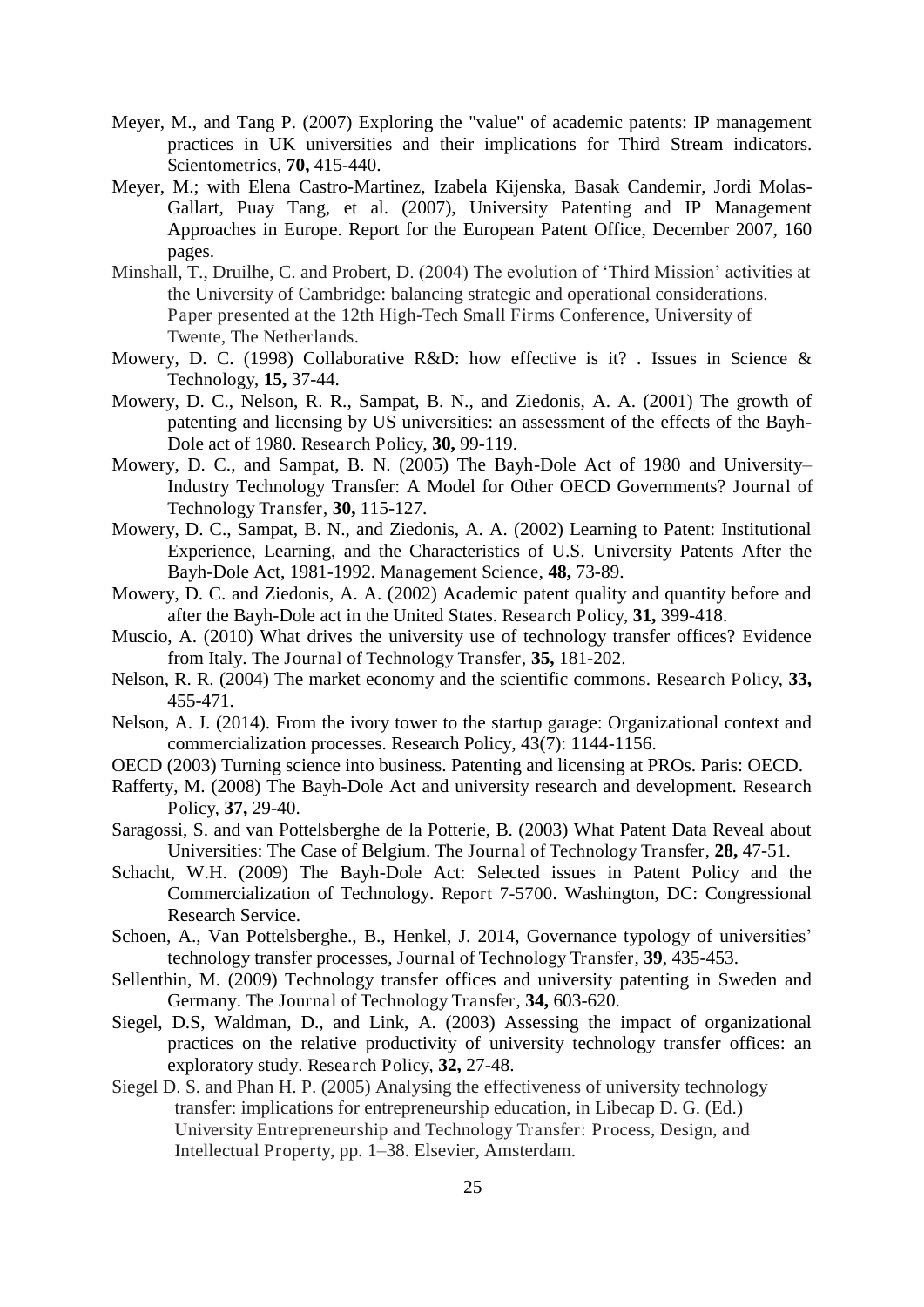- Siepmann, T. (2004) The Global Exportation of the U.S. Bayh-Dole Act. University of Dayton Law Revie, **30,** 209-243.
- The Economist (2002) Innovation's golden goose. The Economist, **365**, 3.
- Thursby, J.G., Thursby, M.C. (2002). Who is selling the ivory tower? Sources of growth in university licensing. Management Science 48 (1), 90–104
- Van Looy, B., Ranga, M., Callaert, J., Debackere, K., and Zimmermann, E. (2004) Combining entrepreneurial and scientific performance in academia: towards a compounded and reciprocal Matthew-effect? Research Policy, **33,** 425-441.
- Van Looy, B., Landoni, P., Callaert, J., Van Pottlesberghe., B., Sapsalis, E., & Debackere, K. (2011). Entrepreneurial effectiveness of European countries: An empirical assessment of antecedents and trade-offs. Research Policy, **40**, 553-564.
- Van Zeebroeck, N., Van Pottelsberghe, B., & Guellec, D. (2008). Patents and academic research: a state of the art. Journal of Intellectual Capital, **9**, 246-263.
- Wallmark, J. T. (1997) Inventions and patents at universities: the case of Chalmers University of Technology. Technovation, **17,** 127-139.
- Washburn, J. (2005) University Inc: The Corporate Corruption of Higher Education, New York: Basic Books.
- Wright, M., Clarysse, B., Mustar, P., Lockett, A. (2008). Academic Entrepreneurship in Europe. UK Edward Elgar, Cheltenham.
- Yin, R. K. (2009) Case study research: design and methods, Thousand Oaks: Sage Publications.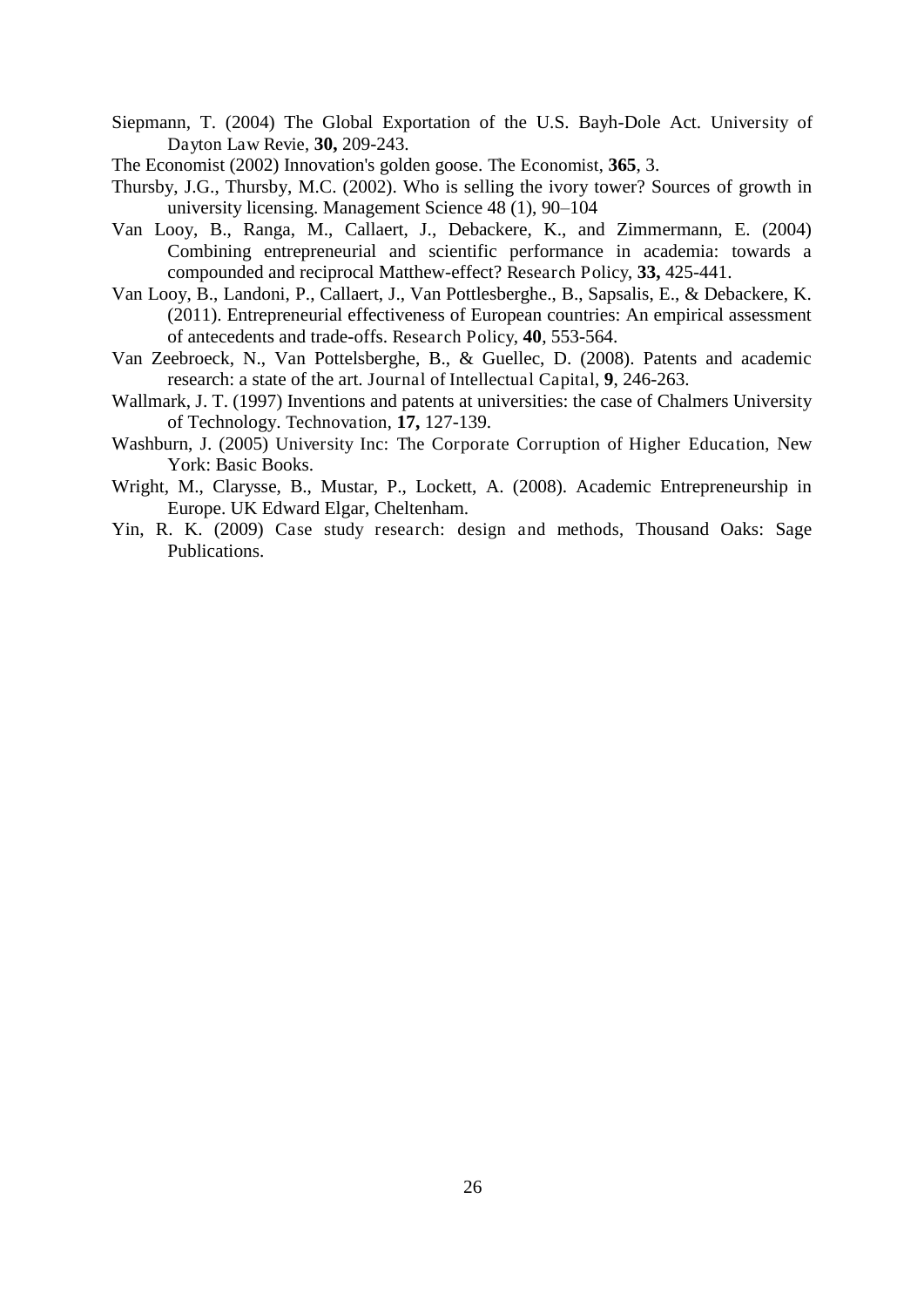|                                      | 2004-2006      | 2001-2003      | 1998-2000    |
|--------------------------------------|----------------|----------------|--------------|
| European Union (27 countries)        | 1056           | 796            | 573          |
| Euro Area (15 countries)             | 756            | 480            | 311          |
| Denmark                              | 31             | 17             | 5            |
| Germany (including ex-GDR from 1991) | 252            | 135            | 61           |
| Spain                                | 51             | 32             | 21           |
| France                               | 117            | 84             | 46           |
| Italy                                | 78             | 46             | 24           |
| The Netherlands                      | 68             | 61             | 52           |
| Austria                              | 25             | $\overline{2}$ | 3            |
| Sweden                               | $\overline{2}$ | 5              | 5            |
| United Kingdom                       | 256            | 284            | 245          |
| Norway                               | 7              | $\mathbf{1}$   | $\mathbf{1}$ |
| Switzerland                          | 79             | 59             | 47           |
| <b>United States</b>                 | 1265           | 1172           | 1320         |

# **Table 1. Rates of university-owned patents in selected EU countries**

Source: Geuna and Rossi (2011) Elaboration of Eurostat data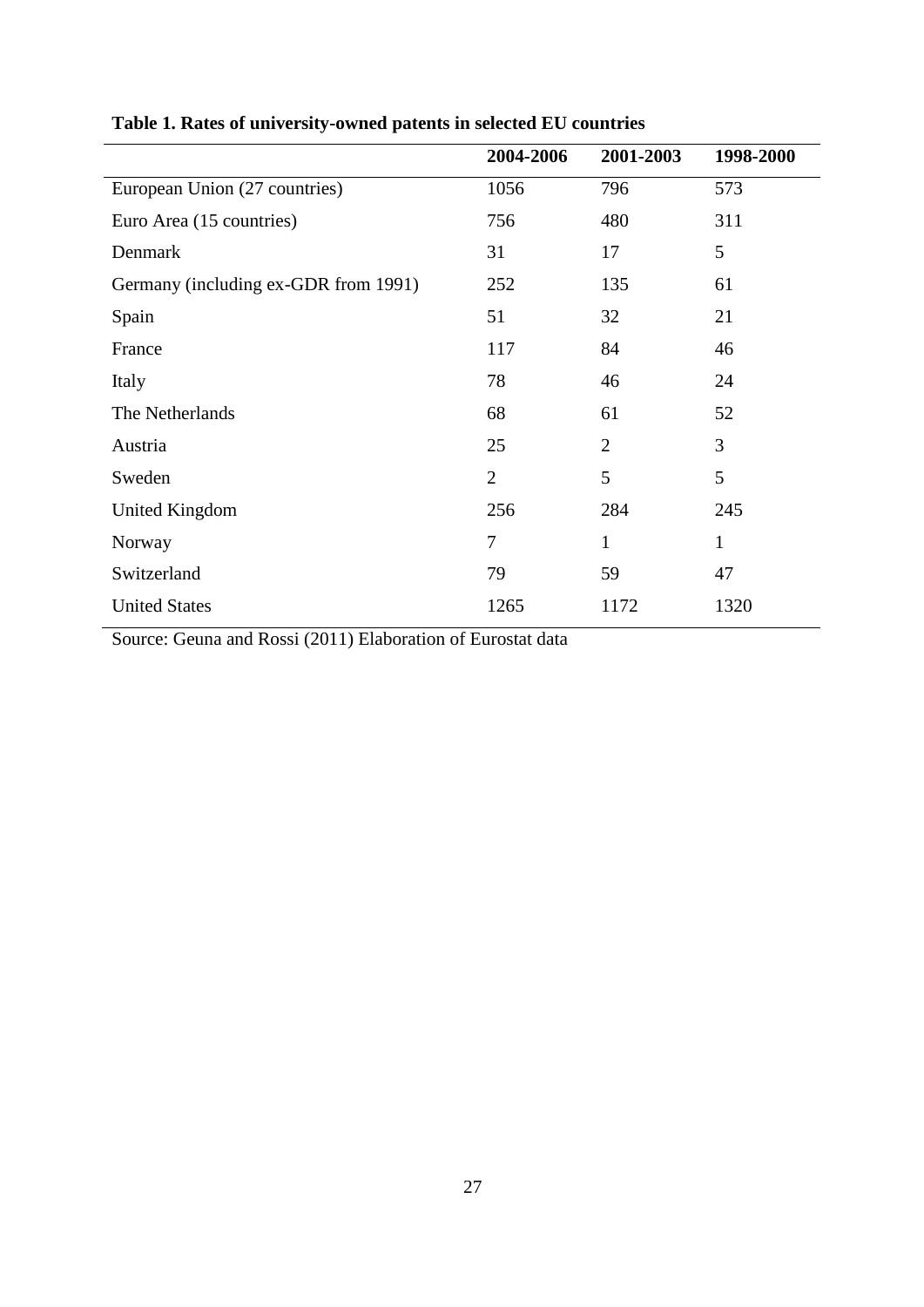

**Figure 1. Worldwide patents of leading non-US universities (EPO-database)**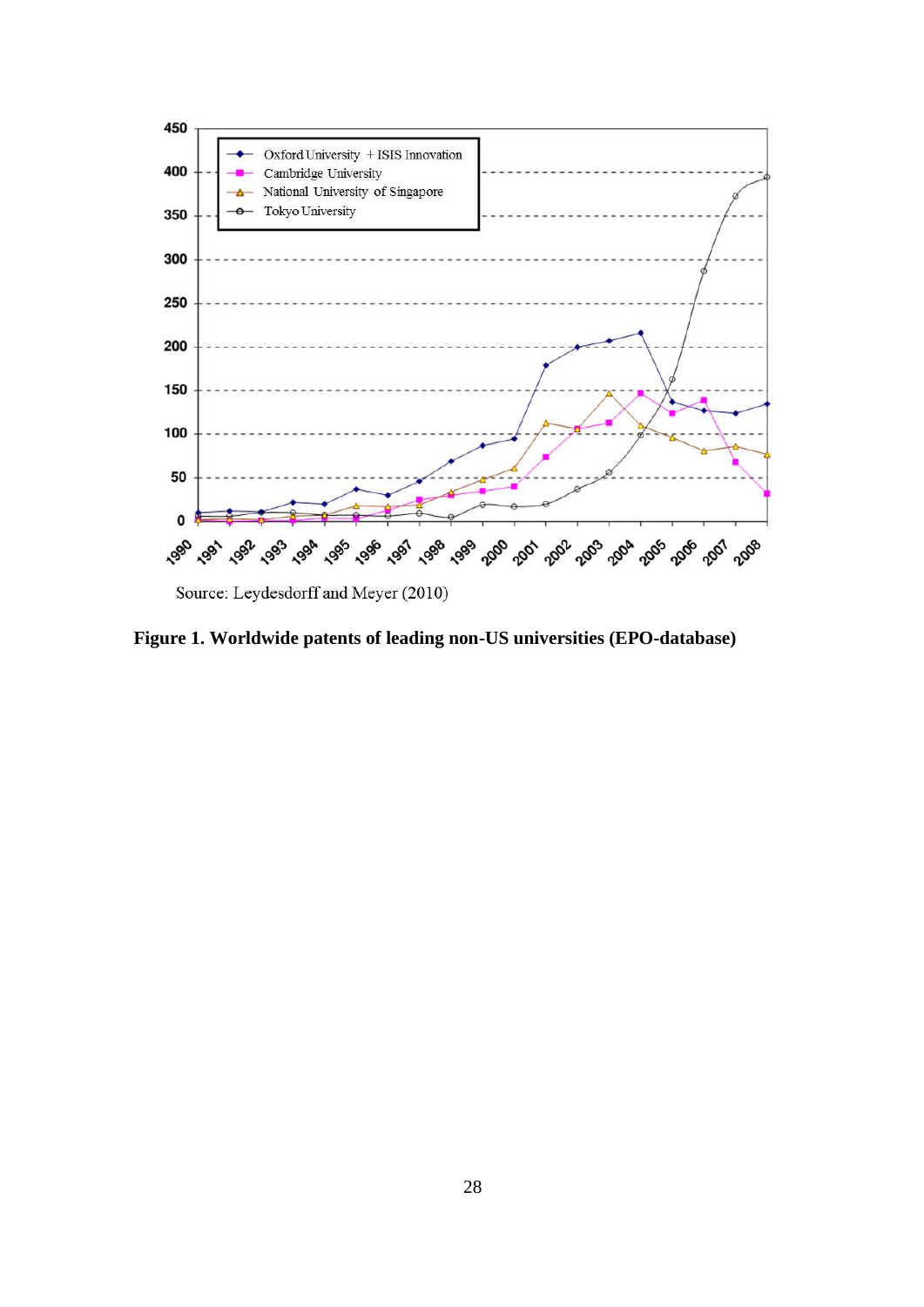| <b>Key</b>                                                  | Universidad de Valladolid                                                                                                                                                                                                                                                                                                                                                                                                                                                                                                                                                                                                                                                                        | Universidad de Santiago de                                                                                                                                                                                                                                                                                                                                                                                                                                                                                                                                                                                                                                      |
|-------------------------------------------------------------|--------------------------------------------------------------------------------------------------------------------------------------------------------------------------------------------------------------------------------------------------------------------------------------------------------------------------------------------------------------------------------------------------------------------------------------------------------------------------------------------------------------------------------------------------------------------------------------------------------------------------------------------------------------------------------------------------|-----------------------------------------------------------------------------------------------------------------------------------------------------------------------------------------------------------------------------------------------------------------------------------------------------------------------------------------------------------------------------------------------------------------------------------------------------------------------------------------------------------------------------------------------------------------------------------------------------------------------------------------------------------------|
| characteristics                                             |                                                                                                                                                                                                                                                                                                                                                                                                                                                                                                                                                                                                                                                                                                  | Compostela                                                                                                                                                                                                                                                                                                                                                                                                                                                                                                                                                                                                                                                      |
| <b>Size indicators</b>                                      | 24,400 students (2010)                                                                                                                                                                                                                                                                                                                                                                                                                                                                                                                                                                                                                                                                           | 25,945 students (2010)                                                                                                                                                                                                                                                                                                                                                                                                                                                                                                                                                                                                                                          |
|                                                             | 1,331 full-time academic staff (2005/6)<br>1,445 full-time academic staff (2010)<br>R&D income constitutes 10.1% of total<br>UVA's income of $\epsilon$ 206 million.                                                                                                                                                                                                                                                                                                                                                                                                                                                                                                                             | 1,460 full-time academic staff (2005/6)<br>1,352 full-time academic staff (2010)<br>R&D income constitutes 7.3% of the<br>total USC's income of €208 million                                                                                                                                                                                                                                                                                                                                                                                                                                                                                                    |
| <b>Patenting output indicators</b>                          |                                                                                                                                                                                                                                                                                                                                                                                                                                                                                                                                                                                                                                                                                                  |                                                                                                                                                                                                                                                                                                                                                                                                                                                                                                                                                                                                                                                                 |
| No. of national<br>patent<br>applications <sup>1</sup> /FTE | $0.002$ (3 applications in 2006)<br>$0.010$ (14 applications in 2010)                                                                                                                                                                                                                                                                                                                                                                                                                                                                                                                                                                                                                            | $0.011$ (16 applications in 2006)<br>$0.021$ (29 applications in 2010)                                                                                                                                                                                                                                                                                                                                                                                                                                                                                                                                                                                          |
| No. of PCT patent<br>applications <sup>1</sup> /FTE         | 0.000 (0 PCT applications in 2006)<br>0.003 (5 PCT applications in 2010)                                                                                                                                                                                                                                                                                                                                                                                                                                                                                                                                                                                                                         | 0.011 (5 PCT applications in 2006)<br>0.008 (11 PCT applications in 2010)                                                                                                                                                                                                                                                                                                                                                                                                                                                                                                                                                                                       |
| No. of active patent<br>families/FTE                        | $0.045$ (60 patent families in 2006)<br>$0.068$ (98 patent families in 2010)                                                                                                                                                                                                                                                                                                                                                                                                                                                                                                                                                                                                                     | 0.096 (140 patent families in 2006)<br>$0.165$ (223 patent families in 2010)                                                                                                                                                                                                                                                                                                                                                                                                                                                                                                                                                                                    |
| IP income/ FTE                                              | €5.259 in 2006 (€7,000)<br>€37.37 in 2010 (€54,000)                                                                                                                                                                                                                                                                                                                                                                                                                                                                                                                                                                                                                                              | €52.055 in 2006 (€76,000)<br>€45.86 in 2010 (€62,000)                                                                                                                                                                                                                                                                                                                                                                                                                                                                                                                                                                                                           |
|                                                             | IP management and exploitation practices                                                                                                                                                                                                                                                                                                                                                                                                                                                                                                                                                                                                                                                         |                                                                                                                                                                                                                                                                                                                                                                                                                                                                                                                                                                                                                                                                 |
| Strengthened<br>steering core                               | <b>Situation in 2006:</b> IP policy, in place<br>since 1997, regulates the patenting<br>process and the distribution IP income<br>(60% for the academic inventors, 10-<br>17% for their institute or department,<br>the rest for the university)<br>2007: launch of an active IP policy                                                                                                                                                                                                                                                                                                                                                                                                          | <b>Situation in 2006:</b> IP policy, in place<br>since 1989, regulates the patenting<br>process and the distribution IP income<br>(60% for the academic inventors, 20% for<br>their institute or department, and 20% for<br>the university).<br>2012: contribution to socio-economic<br>development is part of strategy for 2011-<br>2020                                                                                                                                                                                                                                                                                                                       |
| Expanded<br>developmental<br>periphery                      | 1989: Research Results Transfer<br>Office (OTRI) established as an<br>internal unit<br>1997: OTRI transferred to the<br>University's 'General Foundation'<br><b>Situation in 2006:</b><br>- 8 staff in OTRI<br>- OTRI's activities revolved<br>predominantly around supporting<br>contract research and consultancy<br>- OTRI manages the IP protection<br>process in collaboration with<br>academics, potential clients.<br>- OTRI is not involved in company<br>formation activities.<br>2007: Science park opened with an<br>incubator<br><b>Situation in 2010:</b><br>- 17 staff in OTRI<br>- OTRI manages proof-of-concept<br>fund<br>- OTRI implemented a IP management<br>system in 2010. | 1989: Research Results Transfer Office<br>(OTRI) established as an internal unit<br>1999: incubator UNINOVA founded<br><b>Situation in 2006:</b><br>- 31 staff in OTRI<br>- OTRI's activities revolved<br>around all main knowledge transfer<br>mechanisms<br>- OTRI manages the IP protection<br>process in collaboration with academics,<br>clients.<br>- OTRI has a structured approach to<br>company formation since 2000.<br>2008: Science park opened with its own<br>incubator<br><b>Situation in 2010:</b><br>- 27 staff in OTRI<br>- OTRI works closely with UNIRISCO<br>(a venture capital group) and UNINOVA<br>- OTRI manages proof-of-concept fund |

**Table 2. Key findings from two Spanish universities**

Note: <sup>1</sup>Source: OEPM. www.oepm.es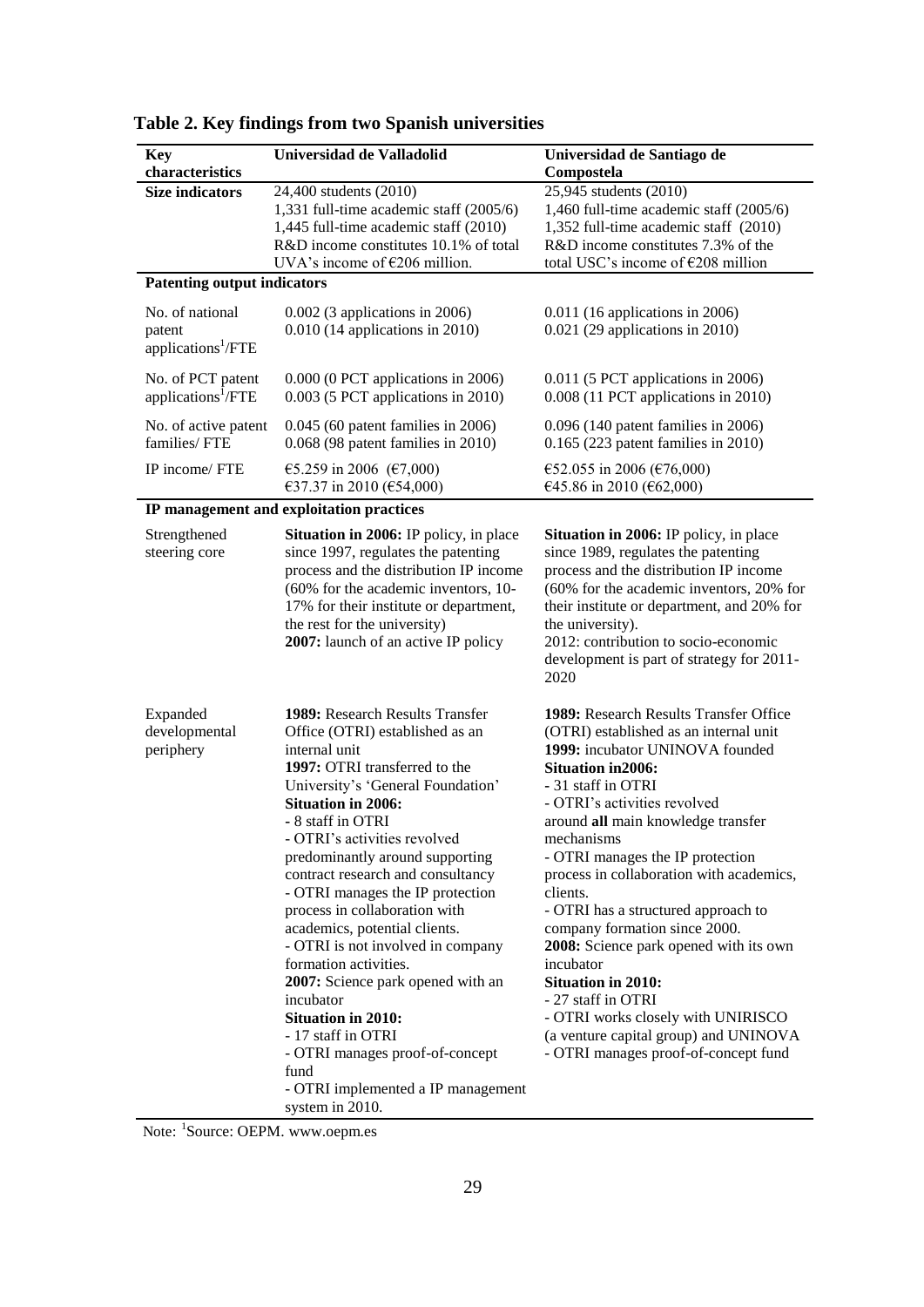| <b>Key</b>                         | <b>Technical University of Berlin</b>                                                                                                                                                                                                  | <b>Technical University Munich</b>                                                                                                                                                                                                                                                                                                 |
|------------------------------------|----------------------------------------------------------------------------------------------------------------------------------------------------------------------------------------------------------------------------------------|------------------------------------------------------------------------------------------------------------------------------------------------------------------------------------------------------------------------------------------------------------------------------------------------------------------------------------|
| characteri                         |                                                                                                                                                                                                                                        |                                                                                                                                                                                                                                                                                                                                    |
| stics                              |                                                                                                                                                                                                                                        |                                                                                                                                                                                                                                                                                                                                    |
| <b>Size</b>                        | 312 Professors (2006)                                                                                                                                                                                                                  | 440 Professors (2006)                                                                                                                                                                                                                                                                                                              |
| indicators                         | 324 Professors (2011)                                                                                                                                                                                                                  | 487 Professors (2011)                                                                                                                                                                                                                                                                                                              |
|                                    | <b>Patenting output indicators</b>                                                                                                                                                                                                     |                                                                                                                                                                                                                                                                                                                                    |
| No. of<br>patents/10<br><b>FTE</b> | - Electrical Engineering/IT:<br>1.6(2006)/2.4(2011)<br>- Machine building & Process<br>engineering: 0.8 (2006)/2.1 (2011)<br>- Chemistry: $0.41*(2006)/0.6(2009)$                                                                      | - Electrical Engineering/IT:<br>2.7(2006)/2.9(2011)<br>- Machine building & Process engineering:<br>1.5(2006)/2.7(2011)<br>- Chemistry: $0.73*(2006)/1.1(2009)$                                                                                                                                                                    |
|                                    | - Physics: 0.28*(2006)/1.1 (2009)                                                                                                                                                                                                      | - Physics: 0.51* (2006)/0.71(2009)                                                                                                                                                                                                                                                                                                 |
|                                    | IP management and exploitation practices                                                                                                                                                                                               |                                                                                                                                                                                                                                                                                                                                    |
| Strengthen                         | • The university has gone through a                                                                                                                                                                                                    |                                                                                                                                                                                                                                                                                                                                    |
| ed steering<br>core                | process of strategic change more<br>recently (2005 onwards)                                                                                                                                                                            | • The university has gone through a process of change<br>since 1995, revisited its management structure and<br>general orientation                                                                                                                                                                                                 |
|                                    | • IP policy (30% gross revenue for                                                                                                                                                                                                     | • IP policy specifying revenue sharing effective Jan                                                                                                                                                                                                                                                                               |
|                                    | inventors and 70% to TUB)                                                                                                                                                                                                              | 2010 (for inventions: 30% gross revenue for inventors;                                                                                                                                                                                                                                                                             |
|                                    | • Knowledge Transfer features in<br>TUB's mission from 2001<br>• Strategic plan for 2013-2020                                                                                                                                          | the remaining is split between TUM, Chair/Institute<br>(50 %) and (if applicable) the Bayerische Patentallianz<br>GmbH)                                                                                                                                                                                                            |
|                                    | commits to promoting technology<br>transfer and developing<br>departmental strategies                                                                                                                                                  | • 'TUM. The Entrepreneurial University' strategy was<br>launched (phase 1: 2006-11, phase 2: 2012-2017)                                                                                                                                                                                                                            |
| Expanded<br>developme<br>ntal      | • First incubator in Germany<br>established at TU Berlin (mid<br>1980s)                                                                                                                                                                | • TUMTech GmbH (est. 1998) - a university company<br>specializing in analyzing industry needs, exchange of<br>technology and knowledge between academia and                                                                                                                                                                        |
| periphery                          | • IPAL - Patent Commercialization<br>Agency of the Berlin Universities<br>(est. 2001), offering IP and market<br>assessment, IPR counselling and<br>management, marketing,<br>licensing/IP sales<br>• Centre for Entrepreneurship - an | industry and fundraising<br>• Internal TUM Patent and Licensing Office (formerly<br>the TUM-inventor offices, est. Sep 2000) offering<br>legal and IPR counselling, IP and market assessment,<br>financing, contracts negotiations, and IP exploitation<br>(since 2007 in collaboration with The Bayerische<br>Patentallianz GmbH) |
|                                    | incubator at TU Berlin (est. 2009)<br>• Internal Patent and Exploitation<br>office (Patent- und<br>Verwertungsmanagement) (est.<br>2013)                                                                                               | • The Center for Innovation and Business Creation<br>(UnternehmerTUM GmbH, est. 2002) helps faculty<br>and students to start new business ventures<br>• access to Garching Technology and Business<br>Incubator (GATE, est. 2002)                                                                                                  |
|                                    |                                                                                                                                                                                                                                        | • TUM works with The Bayerische Patentallianz<br>GmbH (est. 2007) offering IP and market assessment,<br>IPR counselling and management, financing,<br>marketing, licensing/IP sales<br>• Internal Industry Liaison Office (est.2010) – helps<br>faculty to identify and establish contacts with industry,                          |
|                                    |                                                                                                                                                                                                                                        | funders and investors and negotiates contracts<br>• centers of excellence founded by TUM together with<br>industry (e.g. CKI in 2001, iniTUM in 2003,<br>Kompetenzzentrum Mittelstand in 2010)                                                                                                                                     |
| Diversific                         | University has successfully                                                                                                                                                                                                            | Increased considerably the funding base over the past                                                                                                                                                                                                                                                                              |
| ation of<br>funding<br>base        | diversified funding base                                                                                                                                                                                                               | ten years.<br>Fundraising more than doubled over ten year period<br>leading to 2012.                                                                                                                                                                                                                                               |

# **Table 3. Key findings from two German universities**

Note: IP income not available. Information on patenting in chemistry and physics for 2006 (highlighted \*) is based on invention disclosures rather than patents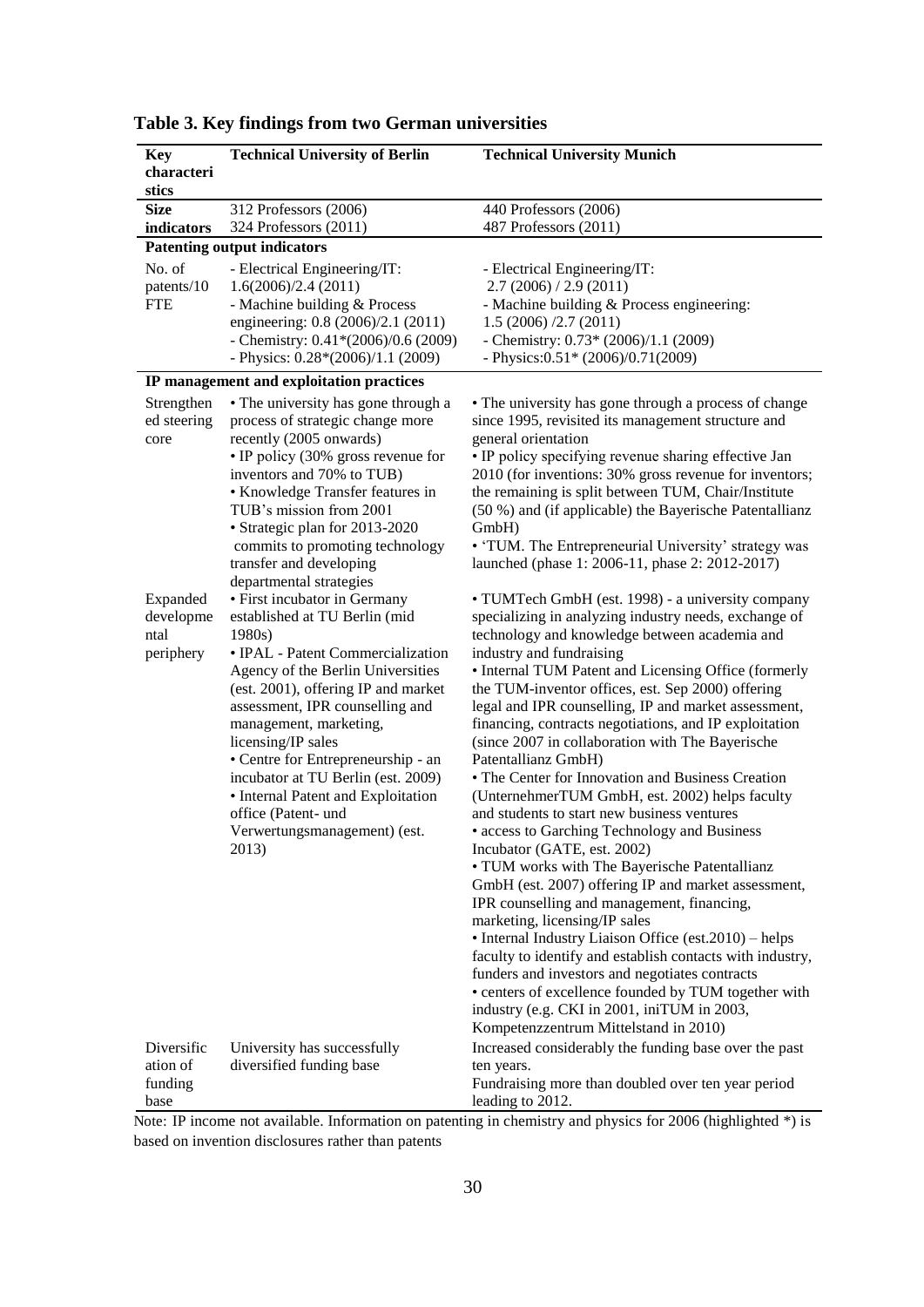| Key characteristics                | <b>Warsaw University of Technology</b>                                       | <b>Wroclaw University of Technology</b>                                             |
|------------------------------------|------------------------------------------------------------------------------|-------------------------------------------------------------------------------------|
| <b>Size indicators</b>             | 36,156 students (2011)                                                       | 32,929 students (2011)                                                              |
|                                    | 1,401 academic staff FTE (2005)                                              | 1,177 academic staff FTE (2005)                                                     |
|                                    | 2569 academic staff FTE (2011)                                               | 2045 academic staff FTE (2011)                                                      |
| <b>Patenting output indicators</b> |                                                                              |                                                                                     |
| #national patent                   | 0.031 (44 applications in 2005)                                              | $0.042$ (49 applications in 2005)                                                   |
| applications <sup>1</sup> /FTE     | 0.018 (46 applications in 2011)                                              | 0.098 (201 applications in 2011)                                                    |
|                                    | IP management and exploitation practices                                     |                                                                                     |
| Strengthened                       | Situation in 2005/6: lack of clear                                           | <b>Situation in 2005/6:</b> IP policy in place                                      |
| steering core                      | university policies and strategy in                                          | since 1998. Inventors receive 40% of                                                |
|                                    | relation to technology transfer.                                             | income from royalties; the remaining is                                             |
|                                    | (licensing policy from 2003 made                                             | shared by the inventor's school (20%) and                                           |
|                                    | inventors' income negotiable, the                                            | the university (20%).                                                               |
|                                    | balance was split between the                                                | 2008: IP policy review - the inventors'                                             |
|                                    | department (80%) and the university                                          | share of royalty income increases to 60%                                            |
|                                    | (20%)<br>Situation in 2011/12: Knowledge                                     | Situation in 2011/12:Commercialization<br>of research results is part of the        |
|                                    | transfer is part of university's                                             | university's strategic plan and its mission                                         |
|                                    | strategic plan for 2011-2020.                                                | statement published in 2013.                                                        |
|                                    | IP policy introduced in 2012                                                 |                                                                                     |
|                                    | specifies commercialization                                                  |                                                                                     |
|                                    | procedures and distribution of                                               |                                                                                     |
|                                    | income from IP exploitation                                                  |                                                                                     |
| Expanded                           | Situation in 2005/6: WUT-based                                               | Situation in 2005/06:                                                               |
| developmental                      | Technology Transfer Centre, (est.                                            | • WrUT-based non-profit WCTT (est.                                                  |
| periphery                          | 2004, formerly part of a research                                            | 1996) providing legal and IPR                                                       |
|                                    | office since 1999) - contracts                                               | counselling, help with commercialisation                                            |
|                                    | preparation and negotiation, IPR                                             | and financing.<br>• WrUT-based 'Office of Intellectual                              |
|                                    | counselling Reactive approach.<br>2010: TTC is merged with a unit            | Property and Patent Information' -                                                  |
|                                    | supporting the engagement with                                               | contracts preparation and negotiation, IPR                                          |
|                                    | regional companies to form the                                               | counselling (est.2008, formerly part of a                                           |
|                                    | Centre for Technology Transfer and                                           | research office since 1998)                                                         |
|                                    | <b>Entrepreneurship Development</b>                                          | 2006: Foundation of 'Academic Incubator                                             |
|                                    | (CTTED).                                                                     | of Entrepreneurship' for student, alumni                                            |
|                                    | Situation in 2011/12: An incubator                                           | and staff start-ups and spin-outs.                                                  |
|                                    | centre is to be opened in 2012.                                              | Situation in 2011/12: OIP&PI have taken                                             |
|                                    | CTTED has (1) a more proactive                                               | on additional activities, such as occasional                                        |
|                                    | approach; (2) some in-house                                                  | competitive bids encouraging invention                                              |
|                                    | capability for assessing invention                                           | disclosures, a creation of a database of                                            |
|                                    | patentability and initial estimation of<br>the market potential; (3) a clear | technology offers and technology requests<br>and provision of match-making service. |
|                                    | invention disclosure process; (4)                                            |                                                                                     |
|                                    | started developing a network of                                              |                                                                                     |
|                                    | faculties-based Enterprise Managers;                                         |                                                                                     |
|                                    | (5) very limited experience in                                               |                                                                                     |
|                                    | company formation.                                                           |                                                                                     |
| Diversification of                 | 2011/12: about 75% of research is                                            | $2011/12$ : about 50% of research is                                                |
| funding base                       | publicly funded                                                              | publicly funded                                                                     |

# **Table 4. Key findings from two Polish universities**

Note.<sup>1</sup> Source: Intellectual Property Office in Poland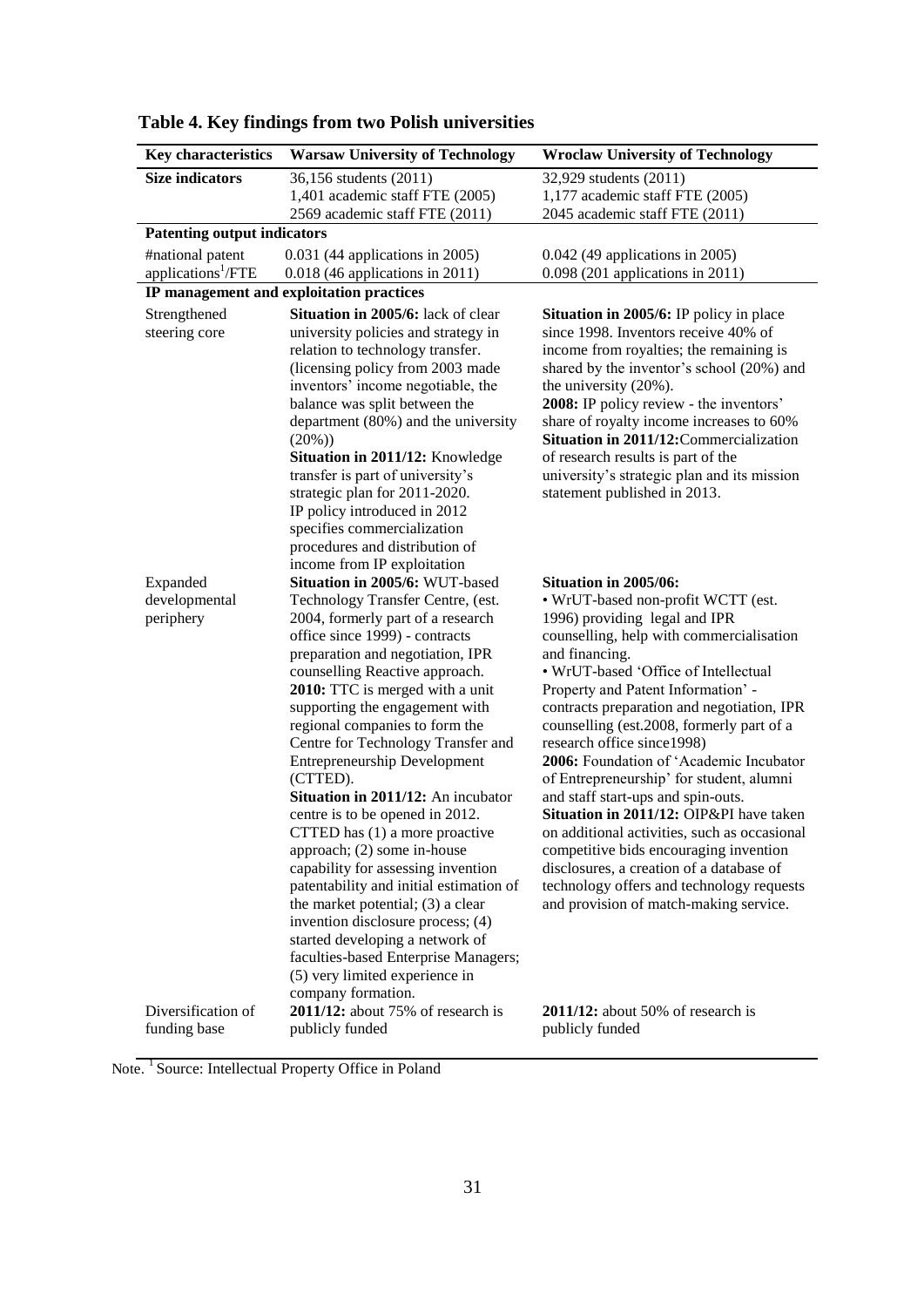| <b>Key</b><br>characteristics      | <b>Lund University</b>                                                          | <b>Uppsala University</b>                                                                   |
|------------------------------------|---------------------------------------------------------------------------------|---------------------------------------------------------------------------------------------|
| <b>Size indicators</b>             | 39,448 students                                                                 | 34,880 students                                                                             |
| in 2010/11                         | 2,736 teaching and research staff (FTE)                                         | 2,501 teaching and research staff (FTE)                                                     |
| <b>Patenting output indicators</b> |                                                                                 |                                                                                             |
| EU patent                          | 16 (1991-2000)                                                                  | 12 (1991-2000)                                                                              |
| applications <sup>1</sup>          | 70 (2001-2011)                                                                  | 8 (2001-2011)                                                                               |
| No. of companies in                |                                                                                 | 31 (2005)                                                                                   |
| a portfolio                        | 36(2011)                                                                        | 42 (2011)                                                                                   |
|                                    | IP management and exploitation practices                                        |                                                                                             |
| Strengthened                       | 2007: Increasing collaboration with                                             | 2007: In the strategic plan of 2007 the                                                     |
| steering core                      | industry, patenting and support for                                             | university pledged to 'play an active role in                                               |
|                                    | innovation were a part of the university's                                      | global society, promoting development and                                                   |
|                                    | strategic plan for 2007-11.                                                     | innovation' but no concrete strategies were                                                 |
|                                    | 2012: In the strategic plan for 2012-16 the                                     | specified.                                                                                  |
|                                    | university committed developing a better                                        | 2012: Strategic Research plan for 2013-2016                                                 |
|                                    | support infrastructure for knowledge                                            | commits to promoting innovation                                                             |
|                                    | transfer                                                                        |                                                                                             |
| Expanded                           | <b>Situation in 2006:</b>                                                       | <b>Situation in 2006:</b>                                                                   |
| developmental                      | • University connected to Ideon - a                                             | • University Holding Company, UUAB,                                                         |
| periphery                          | business incubator (est. 1983)                                                  | (est.1996): legal counselling, IPR                                                          |
|                                    | • University Holding Company, LUAB<br>(est. 1996) - provides legal counselling, | counselling, and financing.                                                                 |
|                                    | IPR counselling, and financing.                                                 | · Forskarpatent i Uppsala AB (est. 1997,<br>owned partly by UUAB) IPR counselling and       |
|                                    | • Forskarpatent i Syd AB (est. 1997) IPR                                        | commercialization of patented inventions                                                    |
|                                    | counselling and commercialization of                                            | • Uppsala Innovation Centre (UIC)                                                           |
|                                    | patented inventions                                                             | established in 2000 - business incubator                                                    |
|                                    | • LU Innovation – university internal unit                                      | (owned partly by UUAB and Forskarpatent)                                                    |
|                                    | $(est. 2002)$ – liaison with academic                                           | <b>Situation in 2012:</b>                                                                   |
|                                    | departments and business development                                            | • Uppsala University Innovation - internal                                                  |
|                                    | services, IPR counselling                                                       | administrative unit of the university                                                       |
|                                    | <b>Situation in 2012:</b>                                                       | established in 2007 (25 staff in 2012),                                                     |
|                                    | • Lund University's Innovation System<br>(LUIS) formed in 2009 by merging LUAB  | includes UUAB. It helps researchers with IP<br>protection, contracts, and fund sourcing and |
|                                    | and LU-Innovation. LUIS raises                                                  | acts as a gateway for companies interested in                                               |
|                                    | awareness of IPRs, advises on                                                   | working with the University                                                                 |
|                                    | commercialization strategy, helps with                                          | • Academia-Industry Meeting Day (AIMday)                                                    |
|                                    | patenting and securing funding for IP                                           | created by Ångström Materials Academy at                                                    |
|                                    | exploitation and offers administrative and                                      | Uppsala University in 2008                                                                  |
|                                    | legal support to new companies in the first                                     | • Innovation Office Uppsala – government                                                    |
|                                    | 2 years.                                                                        | funded, collaborative regional project set up                                               |
|                                    | • 2008 Integrated venture capital funds                                         | in 2009                                                                                     |
|                                    | • AIMday based on Uppsala University's                                          | • Forskarpatent i Uppsala AB and the UIC                                                    |
|                                    | concept was introduced in 2012<br>• Innovation Office South - collaborative     | continue to provide the same support and<br>collaborate with Uppsala University             |
|                                    | regional project set up in 2009; provides                                       |                                                                                             |
|                                    | early stage funding                                                             |                                                                                             |
|                                    | • Forskarpatent i Syd AB – continues to                                         |                                                                                             |
|                                    | provide the same support                                                        |                                                                                             |
| Diversification                    | Percentage of income from private sector:                                       | Percentage of income from private sector:                                                   |
| of funding base                    | 17% (2001)                                                                      | 17% (2001)                                                                                  |
|                                    | 17% (2009)                                                                      | 15% (2009)                                                                                  |

# **Table 5. Key findings from two Swedish universities**

Note.<sup>1</sup> These are applications filed with EPO by Forskarpatent i Syd and Forskarpatent i Uppsala (Source: Espacenet). Note that Forskarpatent i Syd is associated with 4 higher education institutions, of which Lund University is the largest.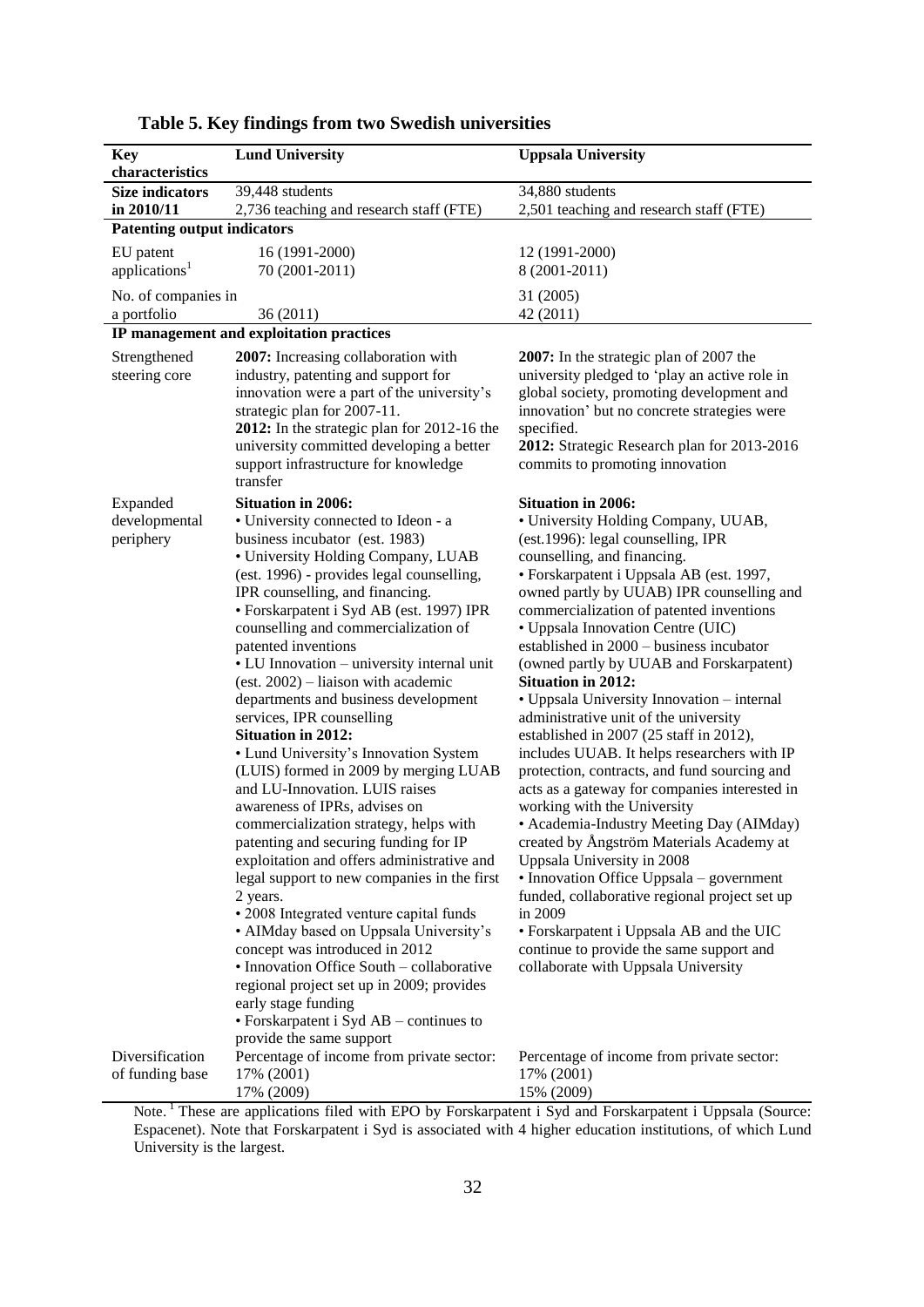Table 6. Legislative frameworks in four selected countries

| <b>National Legislation</b>                                                                                                                                                                                                                                                                                                                                                                              |                                   |
|----------------------------------------------------------------------------------------------------------------------------------------------------------------------------------------------------------------------------------------------------------------------------------------------------------------------------------------------------------------------------------------------------------|-----------------------------------|
| 'Professor's privilege' legislation since 1949<br><b>Sweden</b>                                                                                                                                                                                                                                                                                                                                          | UL                                |
| The Rights to Employee's Inventions Act of 1949 affirms institutional ownership of IP created<br>by employees but an exemption applying to universities grants Swedish university faculty the<br>right to own intellectual property resulting from publicly funded research.                                                                                                                             |                                   |
| Institutional IP ownership legislation since 1986<br><b>Spain</b>                                                                                                                                                                                                                                                                                                                                        |                                   |
| The University Reform Law of 1983 enables university researchers to receive income from<br>commercial organizations. The Patent Law of 1986 affirming institutional ownership of IP<br>created by employees applies to also to universities. The Science Technology and Innovation<br>Law of 2011 obliges public sector employees to make invention disclosures and collaborate in<br>commercialisation. |                                   |
| Institutional IP ownership legislation since in 2002<br><b>Germany</b>                                                                                                                                                                                                                                                                                                                                   | <b>TUM</b>                        |
| In 2002 an exemption applying to university faculty was removed from the Employee Invention<br>Law affirming institutional ownership of IP created by employees. The Higher Education<br>Framework of 2005 obliges universities to promote technology transfer.                                                                                                                                          |                                   |
| Institutional IP ownership legislation since 1993<br>Poland                                                                                                                                                                                                                                                                                                                                              |                                   |
| 1993's Act about Changes to the Inventiveness Law establishes institutional ownership of IP<br>created by employees (no exemption for university faculty). The Industrial Property Law of<br>2000 does not deem scientific discoveries unpatentable. The Higher Education Act of 2005<br>allows universities to set up TTOs and incubators and to form spin-outs.                                        | WrUT<br>outperforms<br><b>WUT</b> |

Note.<sup>1</sup> For details see Tables 2-5.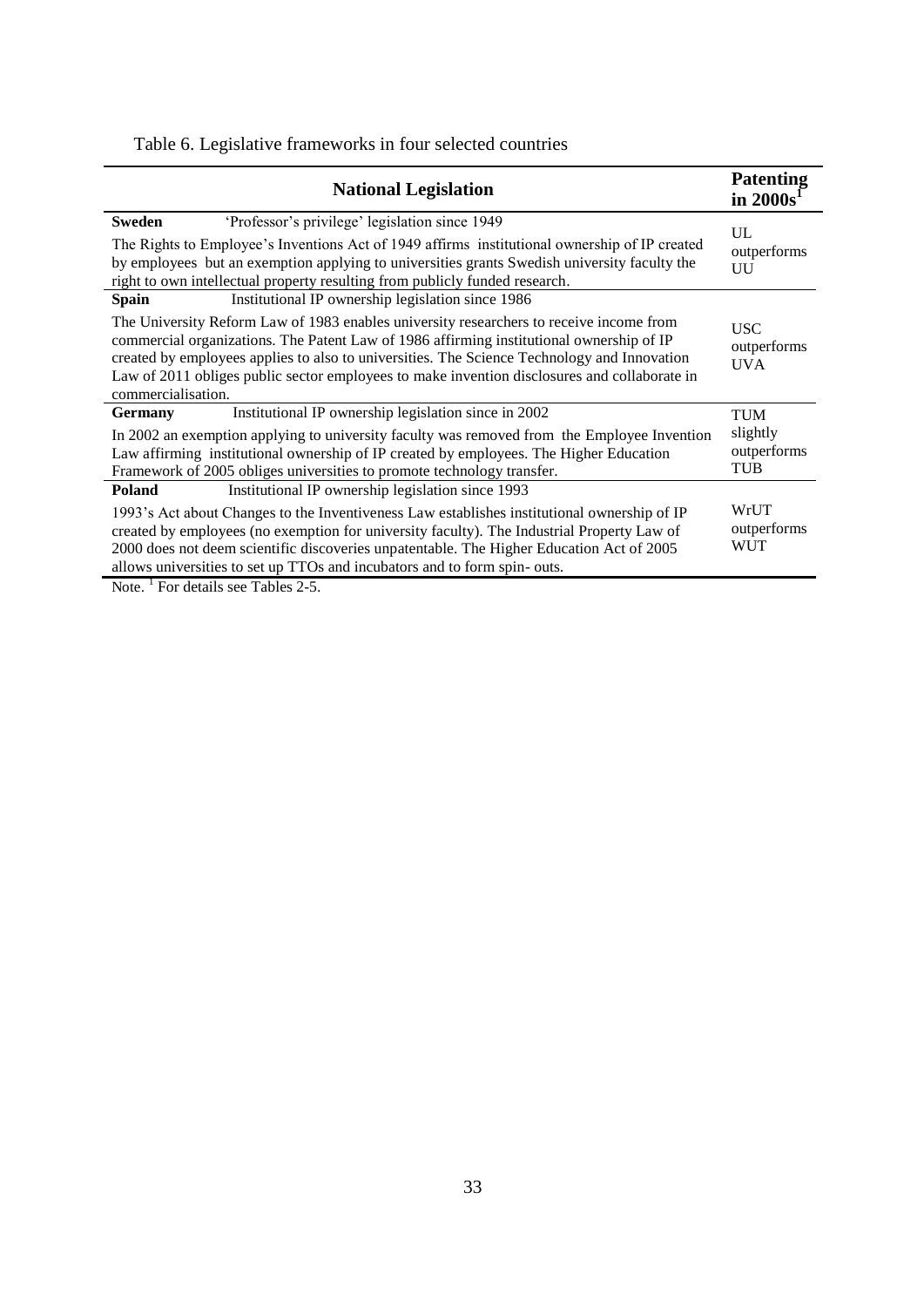

**Figure 2. Evolution of local practies and legislative frameworks in selected cases**